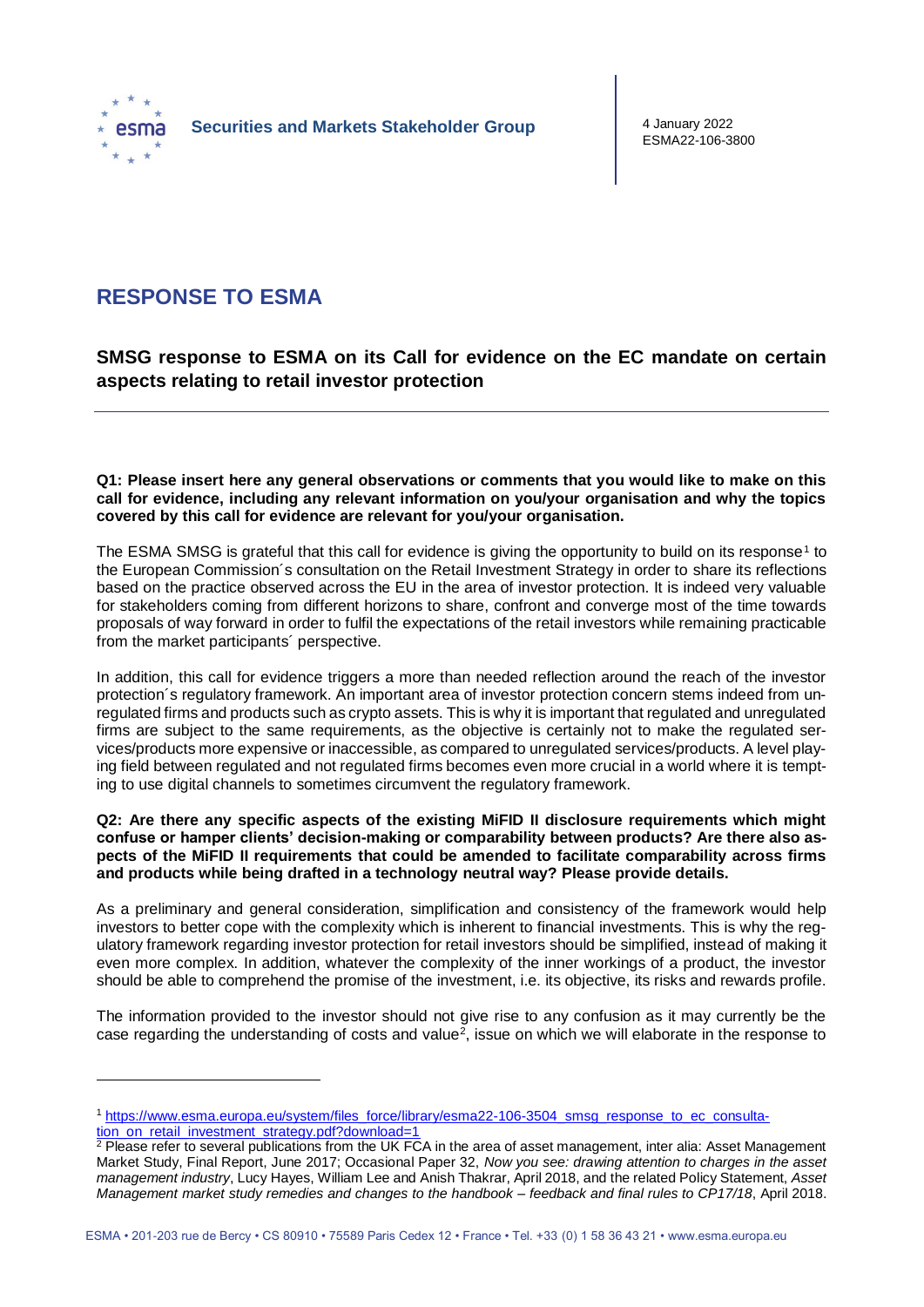Q4. In addition every information disclosed should be of use to the investors; confusing, redundant and information without benefit for the investor should be discarded in light of the legal (MiFID) requirement of fair, clear, and not misleading information.

These principles being established, it is important to observe regularly the behavior of retail investors in reaction to the disclosure requirements. Understanding and predicting the likely effects of interventions can be difficult. Interventions motivated by good intentions may nonetheless have unintended effects. In addition, the effectiveness of particular interventions may rely in large part on the context in which that intervention occurs, such that an intervention that produces a particular set of results in one jurisdiction may not necessarily produce the same results in another. Testing illustrates how seemingly intuitive assumptions about investor behaviour may not reflect actual investor behaviour. Research and testing can help regulators uncover faulty assumptions that might otherwise have the potential to reduce the effectiveness of retail investor protection initiatives. Experimentally-lead testing is more and more a common and good practice among regulators however experimental conditions may not always align with the conditions that exist in the real world. These misalignments may be anticipated when an experiment is designed, or may only be discovered after the fact. Monitoring and evaluating how experimentally-informed initiatives operate in the real world may be a helpful tactic for identifying potential shortcomings. A good way to do so is the consumer testing which should be used to a greater extent on "real" products (and not only on simple products on which it is usually focused for budgetary reasons) in order to full grasp the pictures of both challenges and possible returns. Although maybe more challenging, such testing would be needed in order for ESMA to grasp the full picture, potentially with the NCAs involvement. The scrutiny of complaints is also helpful, the latter having been overall handled consistently as per the ESAs report published in March 2021.

The facilitation of comparison across firms and products should be "reasonable" in the sense that it should aim to bring value to the investor. The practice proved that the comparison is sometimes meaningless as for instance with regards to the difference between derivatives used for investment and derivatives used for hedging or as means of payment (i.e. some derivative contracts are not "financial instruments" under MiFID, while being covered by PRIIPs). The information should indeed not be identical in these two different cases (instruments used for investments or for hedging purposes). In other words, hedging instruments should not belong to the PRIIPs scope but, if it is decided to do so, the related information should be adapted in order to make sense to the investor.

#### **Q3: Are there specific aspects of existing MiFID II disclosure requirements that may cause information overload for clients or the provision of overly complex information? Please provide details.**

The feedback received from investors is that they are facing an actual information overload, all the more as they cannot take the time and are sometimes not even in the position to understand the massive texts and differing documents (layout, information flow, type, and structure) that are put in front of them when these are phrased in legal terms.

Further to the amount of information, the understandability of the information is indeed key and should be appropriate, with an approach of the complexity which is more consumer-centric.<sup>3</sup>

A striking example of overly complex information is the presentation of costs and charges. Retail clients may typically not be interested in calculation methodologies and detailed breakdowns As an example, it is difficult to make sense out of the cumulative effects on returns (both actual and future ones), and the same goes for the percentage calculations and implicit cost transactions.

Academic studies<sup>4</sup> have been performed which show that, due to the amount of the aggregate pre-contractual information provided to retail investors, there is a risk that investors are not able to absorb all the necessary information due to information overload. This can lead to suboptimal investment decisions.

In 2020-2021, the FCA launched a similar initiative regarding pension products and services with the objective to promote the best value for pension scheme members.

Please also see the EIOPA statement on unit-linked insurance products: [https://www.eiopa.europa.eu/content/eiopa](https://www.eiopa.europa.eu/content/eiopa-sets-out-framework-delivering-better-value-money-consumer-centric-way_en)[sets-out-framework-delivering-better-value-money-consumer-centric-way\\_en](https://www.eiopa.europa.eu/content/eiopa-sets-out-framework-delivering-better-value-money-consumer-centric-way_en)

<sup>3</sup> *Complexity of Financial Products – a Quantitative and Economic Approach*, C. Koziol, P. Rossmann, S. Weitz, October 2018

<sup>4</sup> *MiFID II/MiFIR/PRIIPs Regulation Impact Study: Effectiveness and Efficiency of New Regulations in the Context of Investor and Consumer Protection – A qualitative/empirical analysis*, Prof. Stephan Paul from Bochum University, February 2019.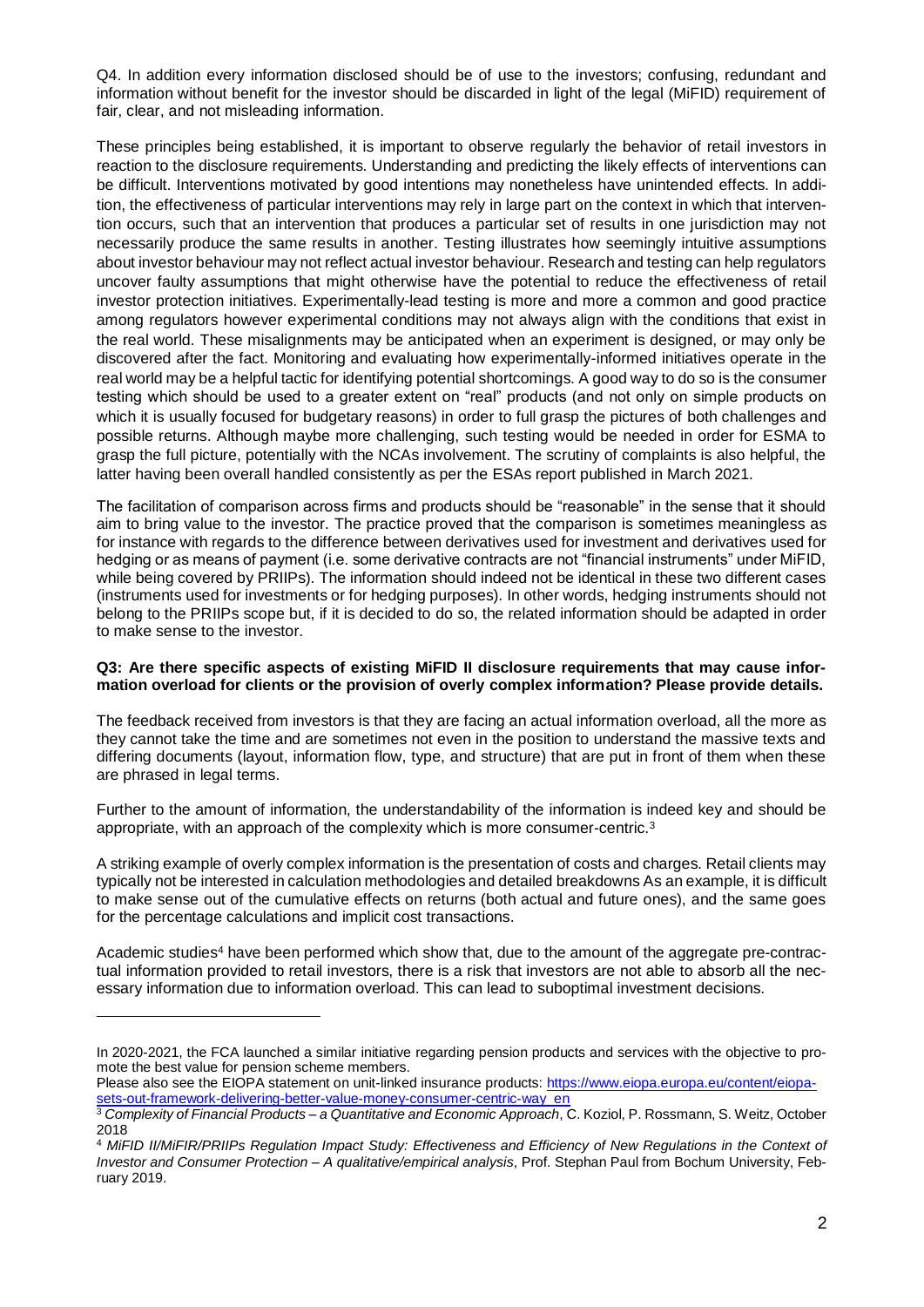The difference between the understanding of lay investors who often get too much information that is too complex to understand, while on the other hand relatively experienced retail investors get too much information they do not need, may be fixed by amendments to the MiFID II which go beyond the scope of disclosure requirements mentioned there. The facilitation of "opt up" from the retail to the professional investor category for certain transactions or instruments or in total, provided the investor meets defined criteria along the lines recommended in the context of the 2020 HLF CMU discussions, is one avenue that the EC consultation on Retail Investment Strategy has rightly mentioned.

# **Q4: On the topic of disclosures, are there material differences, inconsistencies or overlaps between MIFID II and other consumer protection legislation that are detrimental to investors? Please provide details.**

The alignment and consistency of the regulations is crucial to ensure that the regulatory framework actually benefits the investor.

First and foremost, MiFID and IDD´s distribution rules as far as IBIPs (insurance-based investment products) are concerned should be aligned. The IDD does not contain detailed rules on the demands and needs test, and leaves it to Member States to decide on the details of how the test is applied in practice. This results in differences between Member States. This should not be the case and, even more importantly, the IDD disclosure should be aligned with MiFID, in particular on inducement disclosure, as these overarching frameworks should provide the overall cost disclosure points and methodologies.

Second, MiFID and PRIIPs cost and performance disclosure information should be tackled as their discrepancy (MiFID uses a zero-return assumption while the PRIIP KID uses the cost disclosures tied to complex future performance scenarios resulting in diverging cost figures) creates confusion for individual investors, and could generate mistrust in the financial products itself. The retail investors carefully studying all precontractual disclosure documents (e.g. MiFID and PRIIP KID) will indeed be confused as to why product costs are not aligned. This regulatory misalignment should be addressed through the adoption of MiFID/IDD disclosures points and methodologies in the PRIIPs KID e.g., regarding transaction cost and future performance.

At least, cost disclosure must in future be aligned to disclosing the same cost information (i.e. MiFID and PRIIPs) to retail investors. In a sense, overarching frameworks like MiFID and IDD should provide the overall cost disclosure points and methodologies, which can be simply inserted into Key Information Documents. In any case, the current situation where the PRIIP KID uses its own cost calculation methodologies (which are different to MiFID/IDD) must be avoided at "all costs".

In terms of comprehensibility of the terms used, it should be noted that some other regulations mandate the key terms or wording to be used, therefore limiting the ability of regulated firms to simplify their documentation or avoid jargon. The SMSG advises to make an overview of such problematic requirements (with the help of stakeholders).

In the area of sustainability, the interaction between SFDR and MiFID II is currently not clear at all, and could benefit from some clarifications.

In particular the uncertainty about the scope of services and financial instruments covered by MiFID II and SFDR is problematic. Under SFDR "a portfolio" is a financial product to which disclosure rules shall apply. SFDR refers to sectorial legislation regarding this reporting i.e., MiFID II. However, under MiFID II, portfolio management is an investment service and there is no pre-contractual document as a KID and KIID. This creates uncertainty as to in which format the SFDR information should be provided for "a portfolio". In addition, the reference to periodic reporting information in MiFID II (article 25.6 MiFID II) suggests that information for "a portfolio" should be published monthly or quarterly and not annually, as is the case for other SFDR products e.g. investment funds and insurance products.

In addition, from an investor protection perspective, it is important to clarify if financial instruments or "a portfolio" can be referred as "sustainable" or "ESG" even if they are not article 8 or 9 products under SFDR. In this context, it should be noted that SFDR as well as MiFID II rules on suitability assessment are only applicable to investment advice and portfolio management and not to other investment services.

Furthermore, the MiFID Quick Fix has introduced a number of changes to the requirements provision of precontractual information to professional clients and it is not clear whether this equally applies to SFDR information.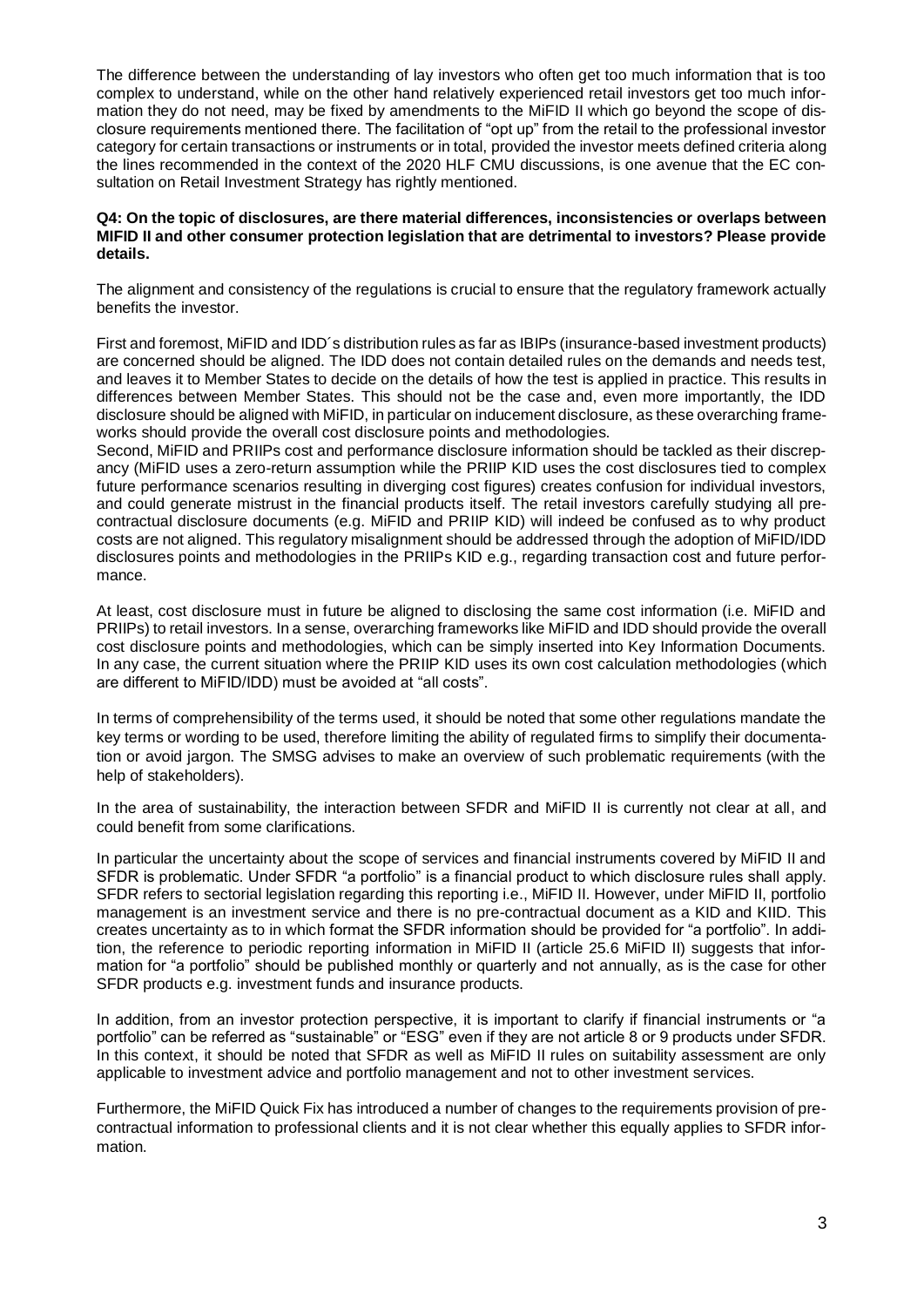Finally, the divergent implementation periods of MiFID II (3 August and 22 November 2022) and SFDR (1 January 2023) could create practical problems.

# **Q5: What do you consider to be the vital information that a retail investor should receive before buying a financial instrument? Please provide details.**

What is considered as "key information" may vary between products and services. It may also vary depending on the point in time, the education and the knowledge and experience of the investor. On the two latter aspects, the more educated and financially savvy customers do not accept to be flooded with information (which certainly ties up with behavioral economics as mentioned in the next question).

From a forward-looking perspective, the key information may be conceived as a common body of key information that is disseminated about all investment products, which will help streamline, and harmonize actual key disclosures. Such presentation should be balanced as the ultimate goal is to provide investor protection, while at the same time improving retail investors' engagement in capital markets. From a practical perspective, digital design for instance should help investors to get further information if they so wish with for example the use of drawdown menus. This key information should predominantly focus on risk and performance, costs/value for money, total actual costs and fees, and other key features (including sustainability information). The comparability of risk reward profile with investor´s objectives and needs (investment horizon, amounts available for investment…) is equally important as choosing an investment should not solely be based on cost considerations.

The UCITS-KIID for instance, may be given as a good illustration of key information regarding the investment objectives risks, performance, costs and basic information of a financial product that is presented in a manner which is deemed clear and transparent.

While the presentation of this key information through main headings is important, details may be tailormade per product.

# **Q6: Which are the practical lessons emerged from behavioural finance that should be taken into account by the Commission and/or ESMA when designing regulatory requirements on disclosures? Please provide details and practical examples.**

The academic works in behavioural finance start from the assumption that it is arguable that the traditional approach to investor protection (which underpins in general legal regulations of financial markets and assumes that investors act rationally) is still adequate<sup>5</sup>. The financial crisis has indeed revealed fundamental problems with regards to this traditional approach and put into question the paradigm of rational behavior and information obligations<sup>6</sup>.

Recently IOSCO<sup>7</sup> has pointed out three main "topic areas" where behavioural insights can be useful to respond to investor protection issues: i) Disclosure design; ii) Online interfaces; iii) Timeliness of information.

On disclosure design, there is mounting evidence, drawing from behavioural economic studies, that consumers struggle to understand the costs of investment products and the impact that these have on investment returns. For instance, the UK's Financial Conduct Authority's (FCA) completed in June 2017 a market study about the asset management industry and found evidence that consumers "rarely engage with [the] charges associated with fund investment". The study also found that "investors' awareness and focus on charges is mixed and often poor," with nearly half of retail investors not even aware that they are paying fund charges for their asset management services. According to FCA analysis of browsing data from online investment platforms, very few investors seek out information related to costs. Of all the visits to the website to look at funds, fewer than 9% of visitors looked for charges' information, while under 3% look at documents (including the KID).

Going a step further, the UK Financial Conduct Authority published in April 2018 a discussion paper on "Drawing attention to charges in the asset management industry". The paper drew attention to the fact that simply providing consumers with information in disclosure documents about charges, does not guarantee that they will use it in their decision-making. The paper found that clearly presenting engaging information

<sup>5</sup> Ben-Shahar and Schneider 2010, p. 48.

<sup>6</sup> *Behavioural finance and investor protection regulations*, Gerald Spindler, June 2011.

<sup>7</sup> IOSCO, *The application of behavioural insights to retail investor protection*, April 2019.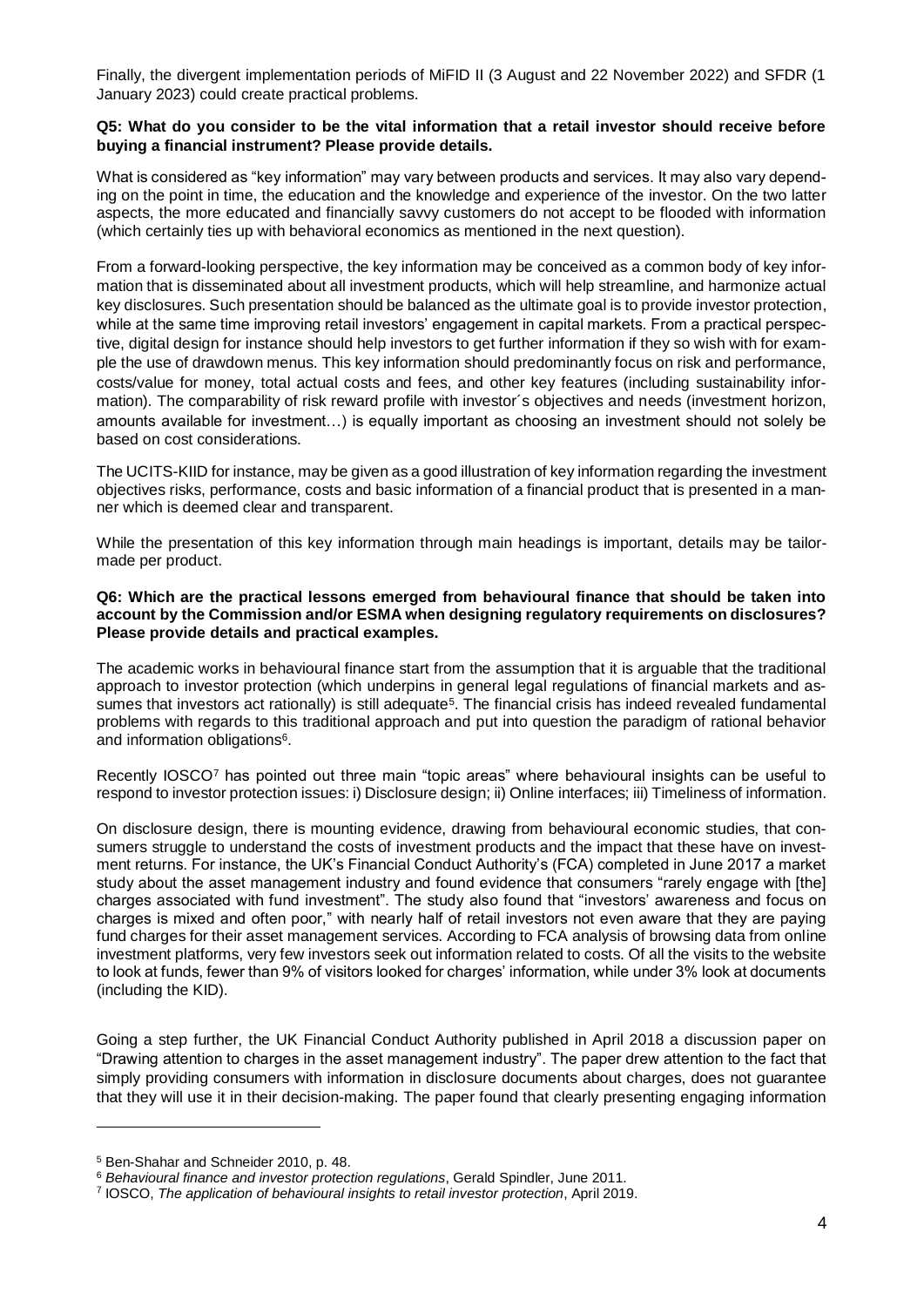in a prominent way can enhance the effectiveness of disclosures. For instance, the paper found that using colour, graphics and plain language as well as warnings and impact charts helped consumers in their decision-making when making investment decisions.

Additionally, as suggested by the IOSCO survey, disclosures face substantial competition for investors' attention e.g., from a sales pitch or marketing materials. This context can help informing the development of disclosures that make the most of the limited attention they receive, or that could capture a greater share of investors' attention relative to competing factors. It could be derived from there that clear and effective warnings in PRIIPs KID documents and MiFID II disclosures would help investors to better pay attention to costs when making investment decisions.

More generally, a number of tactics have been suggested for improving the effectiveness of disclosures in encouraging informed decision-making. These tactics are intended to organize disclosures in a way that reflects the time and other constraints faced by these disclosures' intended audiences. The objective should be to direct users' attention to the most important information included in a disclosure, and to design disclosures such that the most important disclosures are also the most engaging. Firstly, important pieces of information should be placed where most consumers would be expected to focus their attention. This generally means that important information should be placed prominently and in intuitive places in a disclosure, and should be easily accessible by readers. For instance, for the PEPP KID, a mini-dashboard is placed at the top of the KID with the most important information. Secondly, while keeping in mind that even short, one-to-two page disclosures can be complex and confusing for investors, regulators should continue encouraging or seeking to ensure that disclosure providers simplify the language used in their disclosures where possible. Thirdly, graphical elements may also affect how a reader understands and uses a disclosure. For example, Oxera<sup>8</sup> tested graphical elements employed to help describe the risk level of an investment.

This being said, disclosure is not necessarily the best solution as illustrated by David Leiser<sup>9</sup> about the disclosure of the conflicts of interests around inducements. A contradictory outcome could be the result as more confidence may be attributed through the disclosure by the people who are not financially literate. It may indeed be difficult for not qualified investors to discount information from a source with conflict of interest and they would not know where to turn in order to get "neutral" information. Indeed, while disclosure is central to informed investor decision-making, disclosures and other informational resources, even if informed by behavioural insights, are not guaranteed to succeed. Standards of conduct imposed on the investment professionals on whom retail investors rely to recommend and manage investments and the regulation of investment products sold to retail investors, should continue to be part of the total mix of measures employed by regulators to further retail investor protection.

On the second topic area defined by IOSCO, namely online interfaces, we observe that while the use of online investing tools is widespread, the academic literature on online investment behaviour remains nascent. The available literature indicates that individuals tend to make different decisions when interacting with an online interface as opposed to interacting with a human or with print materials (see below Q. 21). For the purpose of disclosure and subsequent decision-making, it is worthwhile mentioning that given the availability of online comparison and choice engines individuals may be more likely to compare investments side-byside, based on the metrics displayed by the relevant online interface, rather than reviewing investment options one-by-one. By organizing and ordering information in different ways, comparison and choice engines offer the possibility of customizing the amount of choices and information presented to fit the user's appetite for reviewing this information.

Additionally, graphical elements, the organization of information, and the use of plain language are crucially important for users of online interfaces as visual biases are especially relevant in screen environments. Oxera shows that design elements that work well in print may not necessarily work well online: users may skim through information that is presented online in a format similar to that used in print. As a recent study shows<sup>10</sup> users are accustomed to skipping through dense "Terms and Conditions" presented on various

1

<sup>8</sup> Oxera, *Review of literature on product disclosure* (prepared for UK FCA), 2014.

<sup>9</sup> *Paradoxical Effects of the Disclosure of Conflict of Interest on the Selection of a Pension Plan*, D. Leiser, N. Gadsi, N. Basher, A. Spivak, December 2010.

<sup>10</sup> Jonathan A. Obar and Anne Oeldorf-Hirsh, *The Biggest Lie on the Internet: Ignoring the Privacy Policies and Terms of Service Policies of Social Networking Service*s, Information, Communication & Society (2018).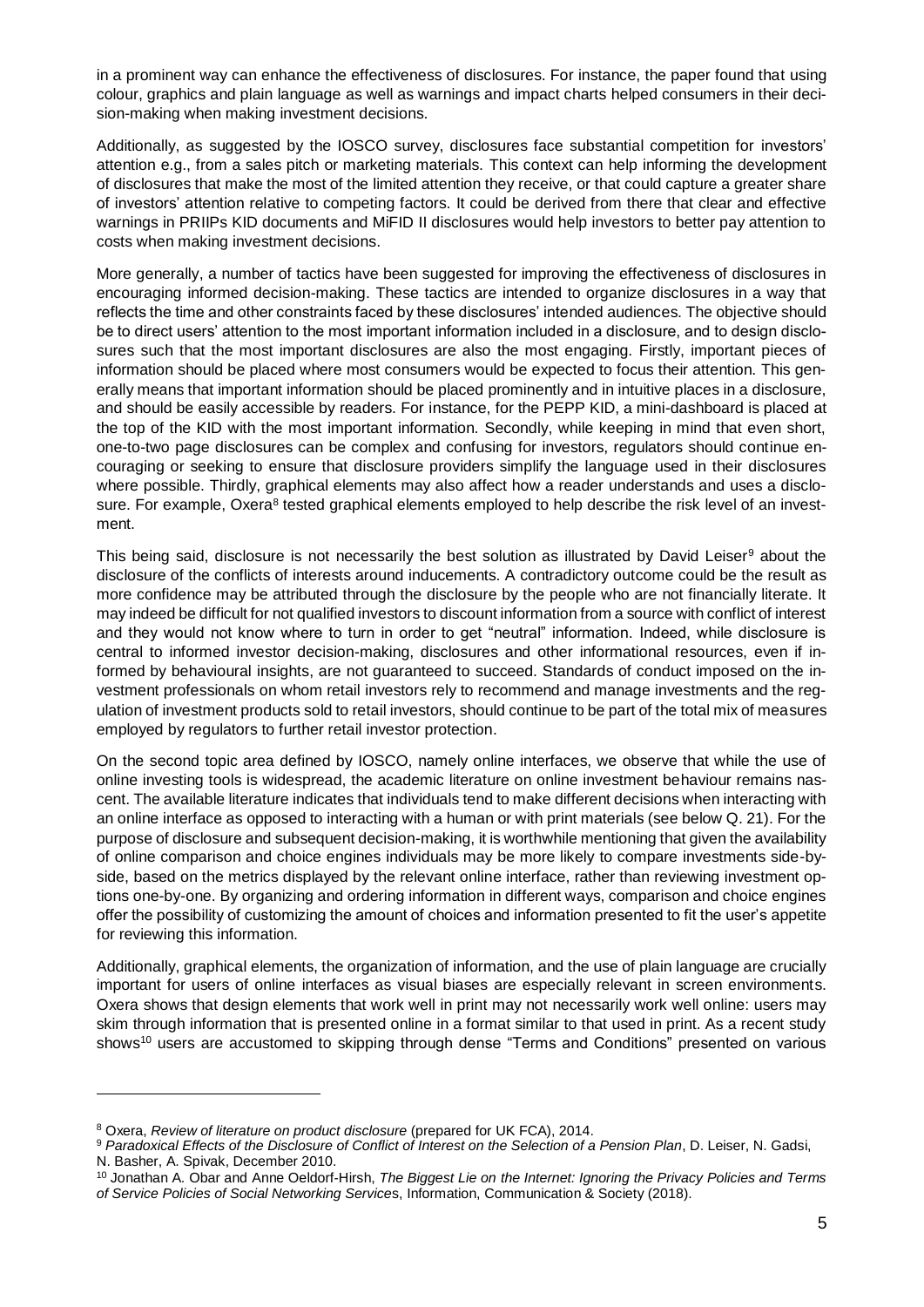websites. In this respect, OECD<sup>11</sup> shows that requiring users to choose whether to review or skip required disclosures may increase the likelihood that this disclosure will be reviewed.

The third topic area where behavioural insights can contribute on investor protection is the timeliness of information. In fact, timeliness of information delivered to investors is relevant to investors' likelihood of reviewing and acting on that information. The challenge is to identify when an investor is most likely to be receptive to a given piece of information, something that can vary not only from situation to situation, but from person to person, and deliver information at that time. Oxera shows that while general disclosures on fees is made available at the point of sale, individuals tend to be less likely to pay attention to fees that are charged farther out in the future. So forth, one means of bringing management and other fees charged to investors' attention after purchase may be to provide fee reports at the time these fees are charged. UK FCA applied this concept to overdraft charges,<sup>12</sup> finding that sending consumers a text message notifying them that they had reached their overdraft limit and could avoid charges by making a deposit into the relevant account before a given cut-off time reduced overdraft fees charged by 25 per cent. The study shows that many consumers reported incurring overdraft fees largely as a result of inattention, or not realizing that they had insufficient funds in a given account to make a purchase, rather than having insufficient savings.

Strategies based upon timeliness of information can also be important tools for more general financial welfare. A field study<sup>13</sup> shows the relevance of the "fresh start effect". In delivering investor education materials or materials encouraging individuals to plan for retirement, choosing to present this information when individuals have reached a particular milestone: birthdays, the start of a new job or the beginning of a new year can lead people to step back from their day-to-day routine and take in new information about newly available choices.

Based on further literature on behavioural finance, several ideas may be explored around a stricter enforcement of the know-your-customer principle, where documentation may be combined with tests (more or less thorough, using psychological insights, possibly determined in liaison with supervisory authorities) which would reveal the real knowledge bias and the real risk aversion of clients.<sup>14</sup> Other suggestions may be made based on behavioural observations combined with practical insights: restriction of the information to the core, with two-layers information depending on whether the investor is interested or not and/or his level of knowledge and experience; consistent, comparable and retrievable information at any time; mitigation of investors' overconfidence and (maybe) through striking examples.

#### **Q7: Are there any challenges not adequately addressed by MIFID II on the topic of disclosures that impede clients from receiving adequate information on investment products and services before investing? Please provide details.**

Where inducements are being paid, disclosure is important to allow clients to receive adequate information on services before investing, along the lines drawn by ESMA in its Technical Advice published on 31 March 2020. In addition, it may be in particular recommendable to make inducements disclosures on an ISIN-by-ISIN basis, to include a clear explanation of the terms used to refer to inducements and to display on the firms´ website the specific quality enhancing services that the client is already benefiting from or that the client could benefit from. It could also be useful to observe recently drawn rules such as the ones adopted by the Central Bank of Ireland<sup>15</sup> with a comprehensive summary (e.g., a table) of the inducement that the firms receive on their (public-facing) website. The objective is to enhance inducement transparency for consumers prior to becoming a client of the broker and/or taking investment decisions, while it may be operationally or technically difficult for firms to provide this information in an easy way on the public-facing part of their website.

1

<sup>11</sup> OECD, *Behavioural Insights and Public Policy: Lessons from Around the World,* 2017.

<sup>&</sup>lt;sup>12</sup> UK FCA, Sending out an SMS: The impact of automatically enrolling consumers into overdraft alerts, Occasional Paper No. 36, May 2018.

<sup>13</sup> H. Dai, K.L. Milkman, and J. Riis, *The Fresh Start Effect: Temporal Landmarks Motivate Aspirational Behavior*, Management Science , 60, 2014.

<sup>14</sup> For an insightful exploration of the demand side of financial advice: *Is Unbiased Financial Advice to Retail Investors Sufficient? Answers from a Large Field Study*, U. Bhattacharya, A. Hackethal, S. Kaesler, B. Loos, S. Meyer, September 2011.

<sup>15</sup> Feedback statement CP116 Intermediary Inducements – Enhanced consumer protection measures, Central Bank of Ireland, September 2019, p. 15.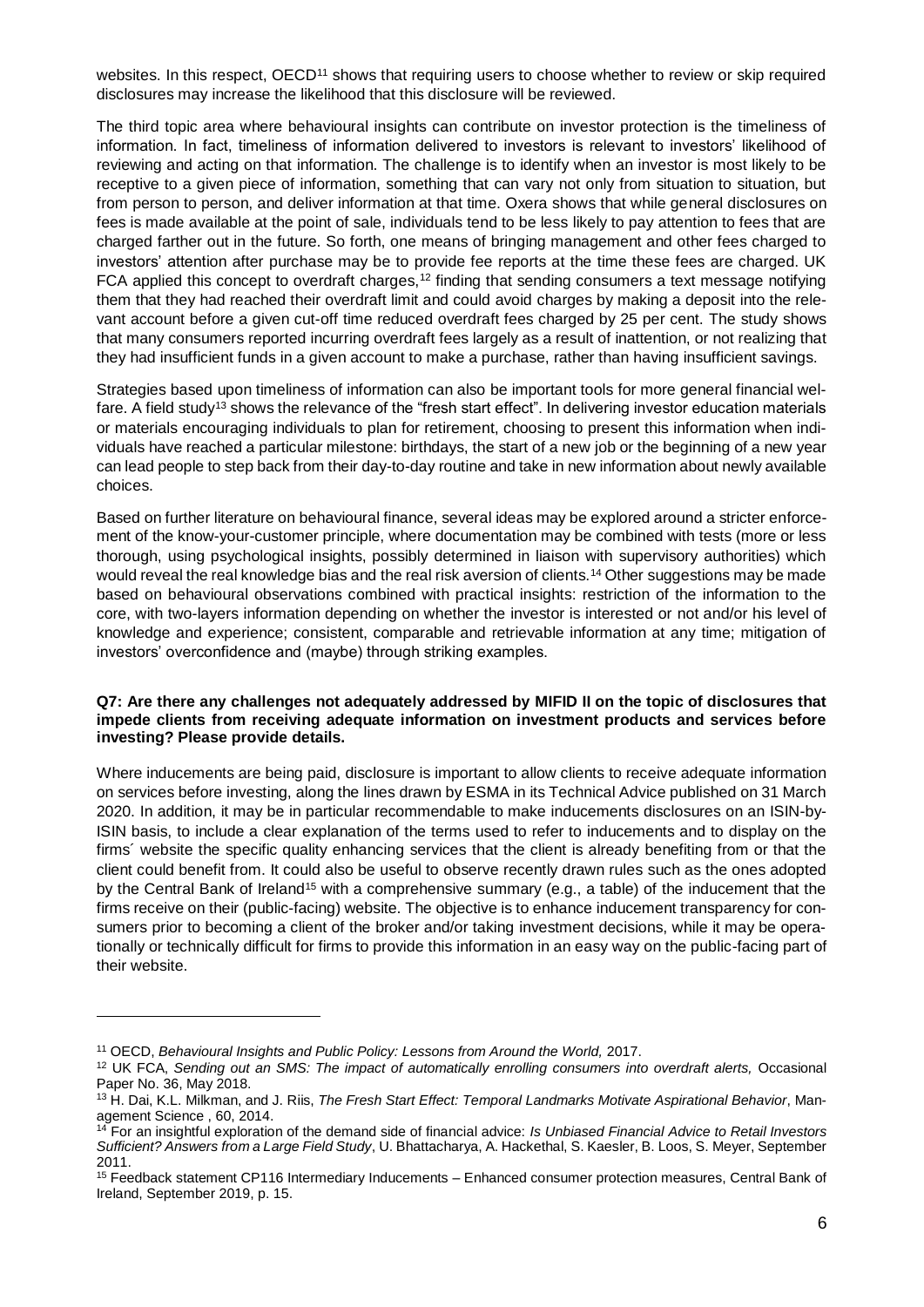# **Q8: In case of positive answer to one or more of the above questions, are there specific changes that should be made to the MiFID II disclosure rules to remedy the identified shortcomings? Please provide details.**

Based on the feedback received from investors and the lessons drawn from behavioural finance, the MiFID disclosure rules should concentrate on the key information as described in response to Q5 in order to make prominently appear risk and performance, costs/value for money, total actual costs and fees, and other key features (including sustainability information).

In addition, as mentioned in the response to Q4, the MiFID cost disclosure information should be aligned with the PRIIPs one, with the objective to take out information that are of little or no value to clients, such as cumulative effects on return, percentages, description of calculation methodologies.

# **Q9: On the topic of disclosures on sustainability risks and factors, do you see any critical issue emerging from the overlap of MiFID II with the Sustainable Finance Disclosure Regulation (SFDR) and other legislation covering ESG matters?**

Please see our response to Q4 regarding the interaction/overlaps between MiFID II and SFDR.

# **Q10: Are there any other aspects of the MiFID II disclosure requirements and their interactions with other investor protection legislations that you think could be improved or where any specific action from the Commission and/or ESMA is needed?**

It is important to think beyond the MiFID II disclosure requirements in order to assess and in the end improve the way they are "absorbed" by the investors. As already mentioned, consumer testing in of great help in order to evaluate if "average clients" (as defined in Article 44 2 (d) of the MiFID Delegated Regulation 2017/565) understand the information they are presented. Behavioural finance is of great value in this context in order to better decipher the investors´ reactions, biases, etc. Psychology and emotions (rather than knowledge) are often a main factor driving consumer decision-making in retail finance. Consumers frequently focus on inappropriate information when taking financial decisions, or are distracted by too much information and choice when taking investment decisions, or may be unaware about the conflicts of interests at play in advice settings.

This should not prevent from keeping up with efforts in the area of financial education, although research<sup>16</sup> shows that the effectiveness of financial education in having lasting effects on the knowledge (and especially the behaviour) of consumers is often limited at best. In few cases financial education may have a reverse effect as it increases confidence, without improving ability, leading to potentially worse financial decisions. These observations lead to reiterate the importance for the retail investors to be accompanied by professionals, as a useful complement to become more financially literate.

#### **Q11: Do you have any empirical data or insights based on actual consumers usage and engagement with existing MiFID II disclosure that you would like to share? This can be based on e.g., consumer research, randomized controlled trials and/or website analytics.**

Please refer to elements mentioned in Q6.

**.** 

# **Q12: Do you observe a particular group or groups of consumers to be more willing and able to access financial products and services through digital means, and are therefore disproportionately likely to rely on digital disclosures? Please share any evidence that you may have, also in form of data.**

Digital channels are important for young people, but are also an important channel from a financial inclusion point of view, as we may e.g. reach people in rural areas and suburbs where there may not be a bank or post office, but where you have 3G/4G/5G and can use your smart phone or tablet to reach your bank, investment firm or fund manager.

Therefore it does not look so much a matter of disproportionate reliance on digital disclosures. It is more a question of accessibility of digital information and services as digital channels are both a factor of inclusion (from a geographical perspective) and exclusion (mainly linked to the age and the capacity to use digital tools).

<sup>16</sup> BEUC, *Finance: when more education isn´t the answer*, May 2016.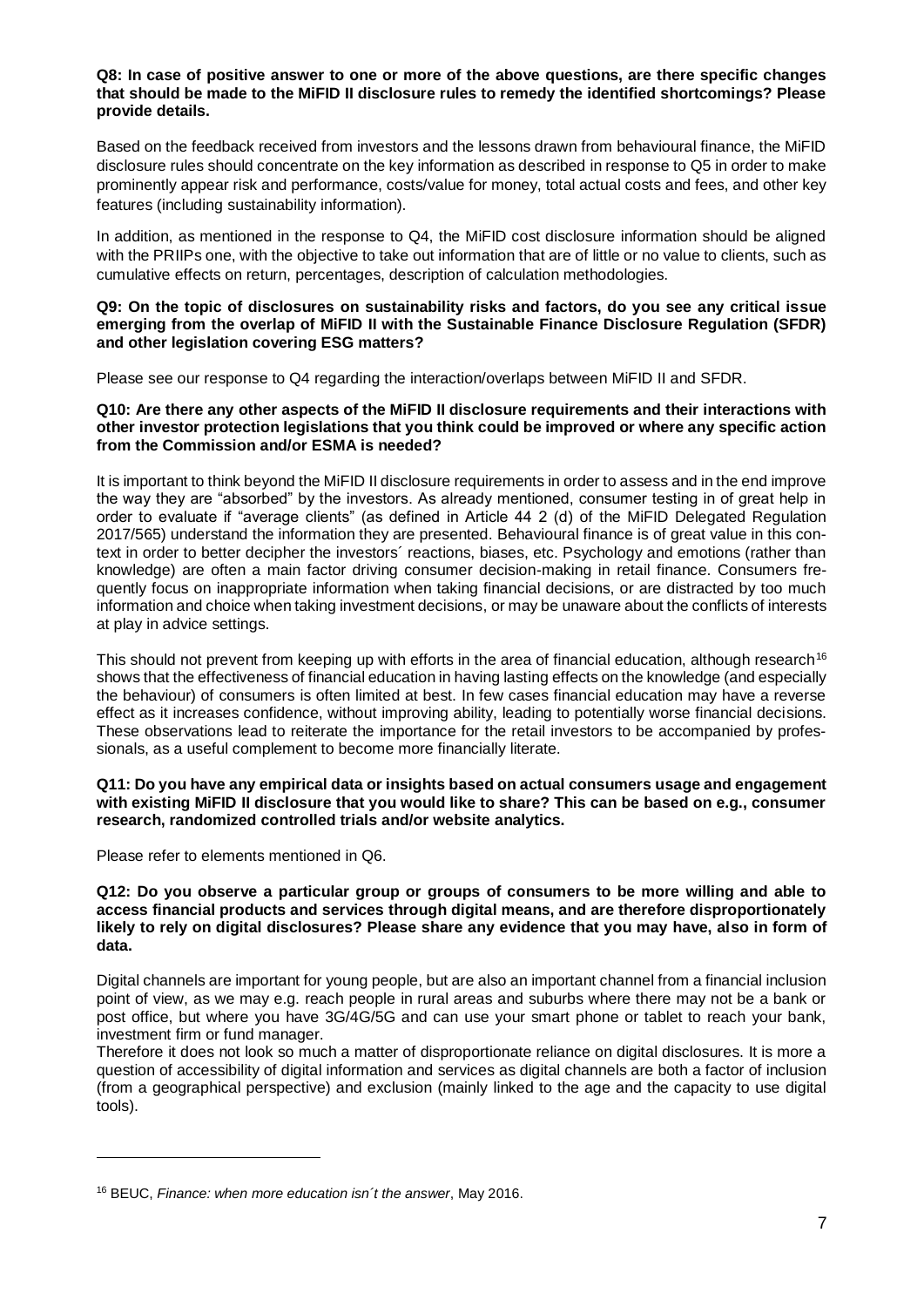It is also more a question of the overreliance not on the digital disclosures themselves but on e.g., social media influencers, as elaborated upon in response to Q16 and Q36. The latter are often non-regulated advisers who lead retail investors to invest in financial instruments without being provided with any type of KID to make their own investment decisions and/or without even being aware that regulated product information documents exist and should be provided to them.

# **Q13: Which technical solutions for digital disclosures (e.g., solutions outlined in paragraph 27 or additional techniques) can work best for consumers in a digital - and in particular smartphone - age? Please provide details on solutions adopted and explain how these have proven an effective way to provide information that is clear and not misleading.**

Using digital channels is about using other channels to perform the same activity, while abiding by the same regulatory framework.

Amongst the technical solutions which could improve the consumer´s experience in a digital age are the following ones:

- To have clear rules to prescribe presentation formats (e.g. readable font size, use of designs and colours, etc.);
- To focus more on the information that should be provided instead of on the number of pages of this information, as the latter is not relevant in a digital context;
- To refrain from using "pop-up" boxes to provide information to clients where records need to be kept, as it is difficult to provide records of this;
- To adapt the requirement "in good time" as, in case of trading via phone, it makes more sense to send the information before the call;
- To find the right balance between the requirements to keep websites/digital information updated while at the same time providing that client's should be able to revisit old information;
- Other technical solutions have been contemplated in the SMSG advice on the ESAs survey on templates for environmental and/or social financial products under SFDR<sup>17</sup>.

Such reflection on technical solutions should not be performed in silos, and should for instance be coordinated with the work and input provided in the context of the individual pension tracking systems.

# **Q14: Would it be useful to integrate any of the approaches set out in paragraph 27 above in the MIFID II framework? If so, please explain which ones and why.**

# **Q15: Should the relevant MIFID II requirements on information to clients be adapted in light of the increased use of digital disclosures? If so, please explain how and why.**

The adaptations regarding the layering of information, digital formats and nudging may potentially require adaptations of the MiFID II framework.

# **Q16: Do you see the general need for additional tools for regulators in order to supervise digital disclosures and advertising behind 'pay-walls', semi-closed forums, social media groups, information provided by third parties (i.e., FINfluencers), etc? Please explain and outline the adaptions that you would propose.**

As a general consideration, the SMSG would like to reiterate, along the lines of its Advice to ESMA on Digital Finance issued in July 2021 that "same activity, same risk, same regulation" should apply and that "competition policies, supervision and enforcement need to be adapted, and further enhanced". It is indeed essential that unregulated platforms/channels which perform similar activities are subject to the MiFID II/UCITS regimes, including digital disclosures.

It is important to note that, for regulated investments, advertising rules are already similar regardless of the used medium (e.g. radio, printed press, online, TV…). In all of these media, the advertised information about a product or service must be "fair, clear and not misleading". We believe that these rules should be extended to all EU and non-EU providers of non-regulated products that distribute in the EU.

<sup>&</sup>lt;sup>17</sup> [https://www.esma.europa.eu/sites/default/files/library/esma22-106-2993\\_smsg\\_advice\\_on\\_sustainability\\_tem](https://www.esma.europa.eu/sites/default/files/library/esma22-106-2993_smsg_advice_on_sustainability_templates.pdf)[plates.pdf](https://www.esma.europa.eu/sites/default/files/library/esma22-106-2993_smsg_advice_on_sustainability_templates.pdf)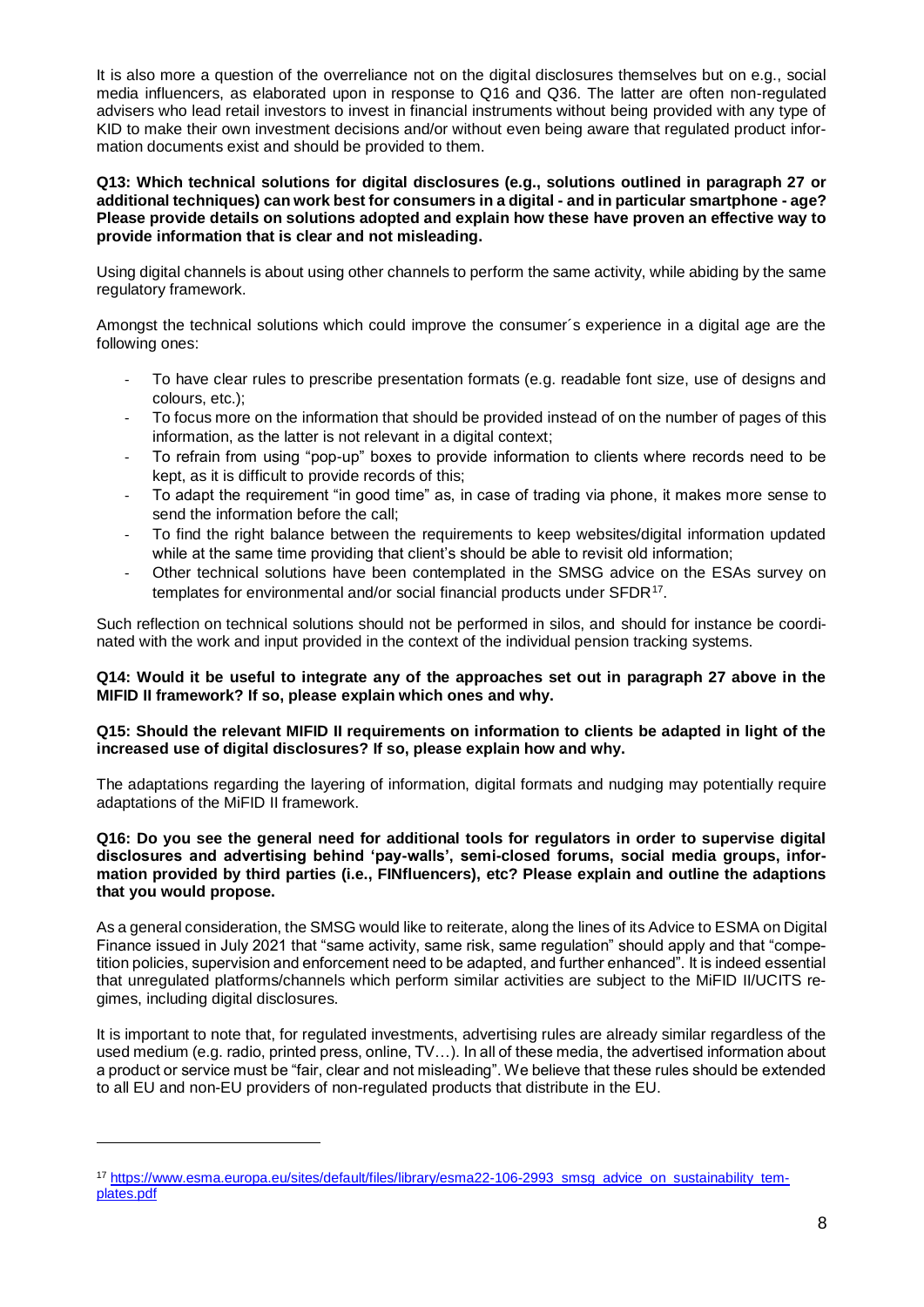As regards unauthorized providers engaging in sometimes unlawful solicitation, national competent authorities should be endowed with broader powers to order if warranted the closure of their websites or to block access to them from their national territory.

#### **Q17: To financial firms: Do you observe increased interest from retail investors to receive investment advice through semi-automated means, e.g., robo-advice? If yes, what automated advice tools are most popular? Please share any available statistics, data, or other evidence on the size of the market for automated advice.**

Robo-advisors were expected to grow quickly to significant scales (in terms of users and assets under management), but data show this has not been the case.<sup>18</sup> Although robo-advisers have become more popular in some countries over the last few years, their use still represents a small part of the financial market (they are primarily used for investments in UCITS and ETFs).

This limited use, combined with the fact that retail clients have expressed preference for human advice, 19 makes hybrid models (use of robo-advisers accompanied by a human adviser) more promising.

# **Q18: Do you consider there are barriers preventing firms from offering/developing automated financial advice tools in the securities sectors? If so, which barriers?**

Amongst the limitations to the development of automated financial advice tools are the clients' acquisition costs faced by independent robo-advisors which are still very high (Morningstar estimates a 10 years breakeven time).<sup>20</sup> Additionally the fast evolution of the robo-advice market has been hampered by limited awareness of this business model and a low level of financial literacy of retail clients and their preference therefore to rely on human financial advisers in the investment decision process, at least on top of digital information, as described in the response to the previous question. The value proposition of robo advisors is complex for the average saver, who is confused by the terms "no commissions", "fee-based", "ETF", etc. Robo-advice is more successful with qualified non-professional investors who are also comfortable with a virtual only (or almost only) client relationship.

Based on the experience made by investors, it appears that a hybrid model where independent holistic financial planning is provided by a human and the implementation of the investment part is delegated to a robo might be more promising. The concept of "robo4" is indeed valuable, as it helps to increase the transparency of the decision process regarding the asset allocation choices.

Additionally, the co-operation between established financial institutions and fintech firms, together with an improved user-experience and an upgraded use of AI (as in the case of "conversational" robo-advisors), might boost demand for automated advice.

**Q19: Do you consider there are barriers for (potential) clients to start investing via semi- automated means like robo-advice caused by the current legal framework? If so, please explain and outline what you consider to be a good solution to overcome these barriers.**

No barriers of this kind have been identified.

**.** 

**Q20: In case of the existence of the above-mentioned barriers, do you have evidence of the impact that they have on potential clients who are interested in semi-automated means? For instance, do they invest via more traditional concepts or do they not invest at all?**

**Q21: Do you consider the potential risks and opportunities to investors set out above to be accurate? If not, please explain why and set out any additional risk and opportunities for investors.** Experimental studies<sup>21</sup> show that individuals are less inhibited online. The social friction "arising from the normal feelings of anxiety and self-consciousness of being judged" when interacting with a human are less present when interacting with an online interface. As a result, individuals may be more honest online than

<sup>18</sup> https://betterfinance.eu/wp-content/uploads/Robo-Advice-Report-2020-25012021.pdf

 $19$  According to a survey 80 % of the clients in Germany responded that personal investment advice is important (or more); KPMG, *The future of advice*, November 2021, pp 14-15.

<sup>20</sup> <https://international-adviser.com/robo-advisers-struggle-profit-morningstar/>

<sup>21</sup> Jessica An, Melanie Kim, and Dilip Soman, *Financial Behaviour Online: It's Different!, Rotman school of management,*  2016.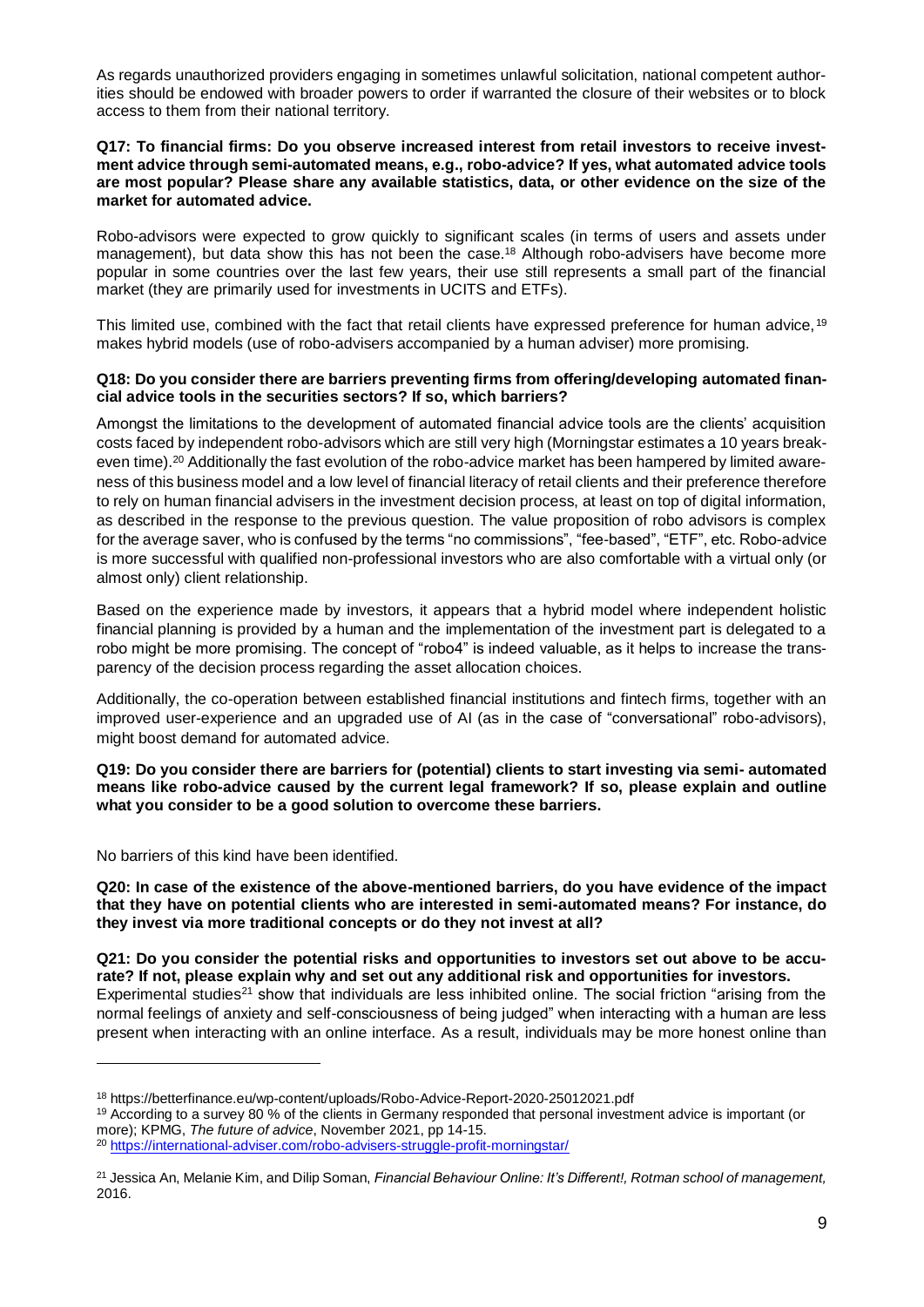with a human: for online investment advisors, this may mean that responses to an online know-your-client questionnaire may tend to be more honest than responses given to questions posed by a human investment advisor. But it also means that individuals may be more likely to make impulsive and biased choices - based, for example, on price information displayed on an online interface or based on financial news or other information. The relative ease with which decisions can be made online or in a mobile environment may reinforce this dynamic by allowing people to think "faster" and with more shallow attention. Recent experiences during the pandemic show individuals using online platforms as more likely to speculate and try to time the market through frequent trading. The introduction of no-fee online trading interfaces may affect this dynamic, encouraging more impulsive trading. On the other hand, these interfaces may reduce barriers to investors' regularly allocating savings to investments in accordance with a financial plan.

It is also important to note that individuals interact with online interfaces on a variety of different screens from desktop computer monitors to mobile phones - and that a user may interact with information differently depending on the screen they use to view that information<sup>22</sup>. For example, users may tend to think "faster" and make quicker, shallower decisions when working on smaller screens (which may lead them, for example, to skip through warnings and make impulsive financial decisions). IOSCO reports the use of oculometric tests (recording eye movement), as well as audio and video recordings as means of testing how users interact with and review information provided within online portals, in addition to face-to-face questions.

Another major question remains the accountability of algorithms and how to explain their functioning. There are common concerns that the use of algorithms creates risks in terms of consumer protection. Consumers are not aware of the technology used by such automatisation, and they lack understanding of the underlying process from which the investment advice is proposed.

**Q22: Do you consider that the existing MiFID regulatory framework continues to be appropriate with regard to robo-advisers or do you believe that changes should be added to the framework? If so, please explain which ones and why.**

**Q23: Do you think that any changes should be made to MiFID II (e.g., suitability or appropriateness requirements) to adequately protect inexperienced investors accessing financial markets through execution only and brokerage services via online platforms? If so, please explain which ones and why.**

Regarding this question, the SMSG would like to refer to its response to the ESMA consultation on "Guidelines on certain aspects of appropriateness and execution-only" dating from 28 April 2021.

#### **Q24: Do you observe business models at online brokers which pose an inherent conflict of interest with retail investors (e.g., do online brokers make profits from the losses of their clients)? If so, please elaborate.**

The SMSG does not see any inherent conflict of interest for the types of online brokers which operate under the EU regulatory framework. With regards to the PFOF aspects, please refer to Q28.

They are subject to strict requirements and to a close supervision in their respective Member States. It may happen that there are online brokers who operate under less strict requirements but there are located outside the EU or in some jurisdictions where the enforcement is less stringent (e.g., in Malta).

On the contrary, access to self-service channels (execution only) is very appreciated by retail clients (e.g., in the Nordics, in Germany) where a large number of retail clients recourse to these services.

To ensure that an appropriate framework which does not impede to serve clients´ needs is also important in the context of the EU Digital agenda.

# **Q25: Some online brokers offer a wide and, at times, highly complex range of products. Do you consider that these online brokers offer these products in the best interest of clients? Please elaborate and please share data if possible.**

Different practices exist in the market, which is illustrated by the fact that most of online brokers offer a wide range of products. The overall picture is that through the product governance processes, appropriateness

<sup>22</sup> Shlomo Benartzi and Jonah Lehrer, *The Smarter Screen: Surprising Ways to Influence and Improve Online Behavior, Penguin* 2015.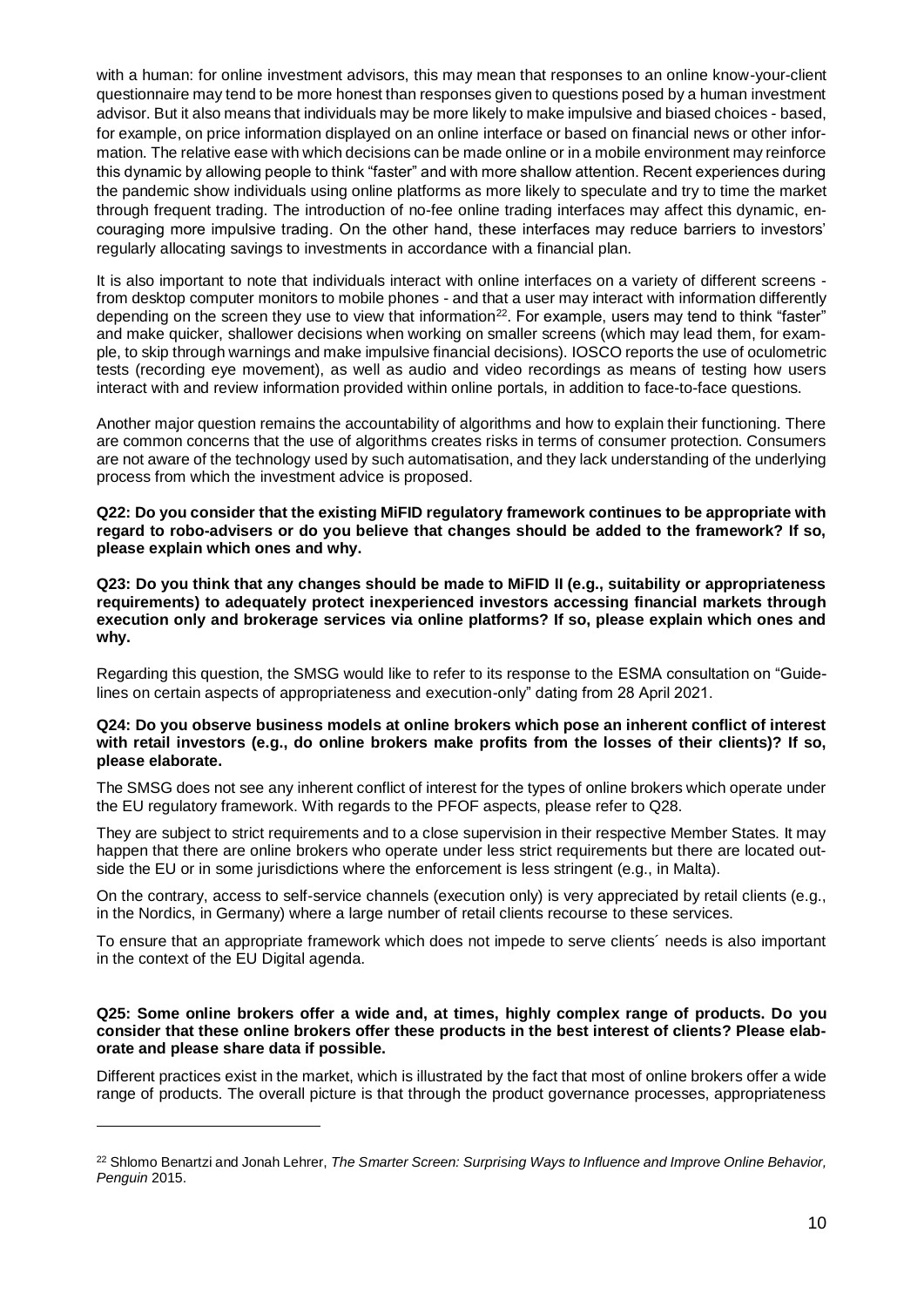tests and additional measures it is widely ensured that the best interests of the clients are met. However, there is a limited number of brokers that offer only a small range of riskier and more complex products.

The issue indeed lies not so much with the products themselves but with the broad target market and the inappropriate marketing practices that were used. Some highly complex products should indeed be sold to investors who are able to understand their risks. This is the reason why the appropriateness tests play a so crucial role,<sup>23</sup> and that a further layer of information sometimes complements them.

Indeed, while blatantly conflicted product offerings such as uncovered CFDs tend to disappear, some distributors, continue to apply insufficient product governance. They solicit an excessively large target market or fail to duly apply rigorous appropriateness tests to check effective clients' understanding of the proposed products.

# **Q26: One of the elements that increased the impact on retail investors in the GameStop case was the widespread use of margin trading. Do you consider that the current regular framework sufficiently protects retail investors against the risks of margin trading, especially the ones that cannot bear the risks? Please elaborate.**

As pointed out during the discussion in preparation for the SMSG´ response to the short selling regulation consultation, this is a smaller problem in the EU than in the US. While we have seen in a few occasions phenomenons which may look like "GameStop" in the EU markets, they normally stop when the market place halts trading for the time which is deemed necessary. Aside from this, short-selling rules in the EU are very different from those in the US, making a major GameStop-event less likely to happen in the EU.

#### **Q27: Online brokers, as well as other online investment services, are thinking of new innovative ways to interact and engage with retail investors. For instance, with "social trading" or concepts that contain elements of execution only, advice, and individual portfolio management. Do you consider the current regulatory framework (and the types of investment services) to be sufficient for current and future innovative concepts? Please elaborate.**

Online brokers, as well as investment firms which provide online investment services, indeed explore ways of interacting with the investors with a more "social touch" for instance through the provision of guidance/inspiration, by using examples of what other investors are interested in. It can be seen as a sharing of experiences, without any prominent adviser who might show the way.

# **Q28: Are you familiar with the practices of payment for order flow (PFOF)? If yes, please share any information that you consider might be of relevance in the context of this call for evidence.**

The use of payments for order flow (PFOF), where a broker (investment firm) directs the orders of its clients to a single execution venue (i.e. a trading venue as defined in Article 4(1)(24) MiFID II) for execution against remuneration, appears to be increasingly popular as a business model (in the past it seems that it was more linked to advertisement campaigns), in particular in the context of newly established online brokers (known as "neo brokers"). Being compensated by such execution venues, brokers are able to offer their services with low, or even no, direct fees to their clients. This practice remains subject to standard MIFID/R requirements of transparency to clients on retrocessions; the quality improvement test; the best execution framework; product governance; appropriateness/suitability tests; and fair marketing communication including disclosure of costs and risks.

While, on one hand, this practice seems to contribute to a very significant increase in clients investing in financial instruments and thus fosters – the highly desirable – investor participation in capital markets, on the other hand, it may raise concerns in terms of potential conflicts of interest due to payment of inducements and fulfilment of the obligations surrounding best execution of client orders (i.e., an obligation to execute orders on terms that are most favourable to the client).

First studies have emerged as described below:

**<sup>23</sup>** See SMSG advice to ESMA on its Consultation Paper on *Guidelines on certain aspects of appropriateness and execution-only*, ESMA22-106-3280, 29/04/2021; https://www.esma.europa.eu/sites/default/files/library/esma22-106- 3280\_smsg\_advice\_on\_appropriateness\_and\_execution-only.pdf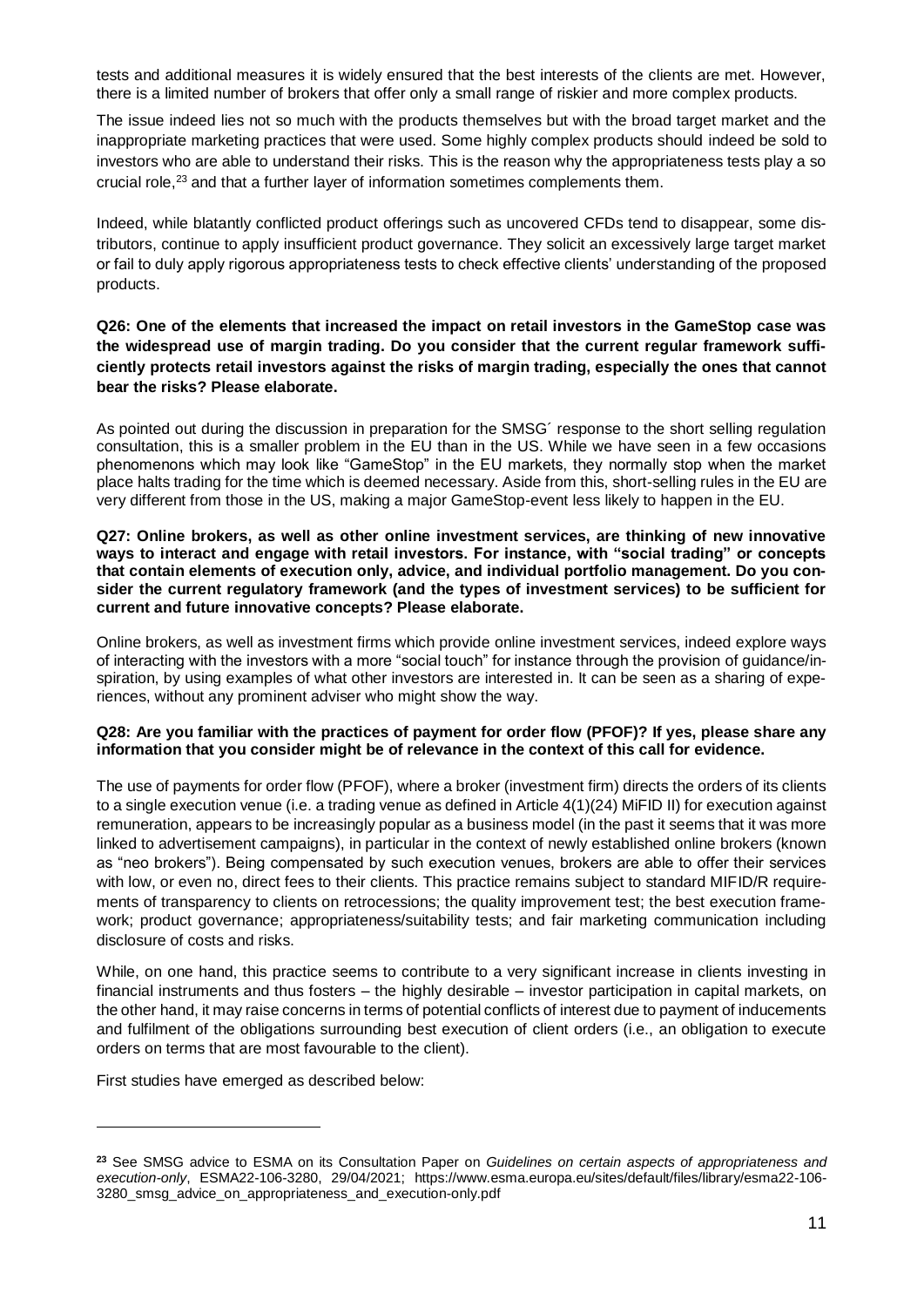The independent investor protection magazine "Finanztest" (see above) published a test with four "neobrokers" in November 2021 with the result that the trade functioned according to their observation well. No great surcharge against the "Xetra"-trade was discovered<sup>24</sup>, at least during the official trading hours for known shares and ETFs. Further investigation may be needed in order to take into account the potential time lag between the order positioning by the retail client and the order execution.

A recent study<sup>25</sup>, performed by academics upon request of a neobroker and based on its own data, came to the conclusion "(…) that payment for order flow ultimately does not harm private investors. On the contrary, customers benefit from this new trading venue. Future research needs to address how these low costs impact trading activity and returns and long-term stock market participation, which might result in higher pension savings. We will focus on these questions in subsequent studies."

Although not transferable one to one, the US experience is also of interest all the more as evidence from the US is more abundant based on SEC rule 606 that requires both the payor and the beneficiaries to disclose the amounts paid to whom. The last annual data for the main players reads as follows:



Coming back to the EU, following the decision from the European Commission to insert a provision in the MiFIR text review with aims to ban these practices, while the ESMA´s call for evidence which tackles this topic is still open, the SMSG would like to plead for a thorough check about i) the use of third party payments by the broker; ii) the execution quality and the transparency to the clients of the broker; iii) the impact on liquidity and price discovery.

Once done, these technical findings should be weighed against the increase of the engagement of retail investors in capital markets, the latter being one of the most prominent objectives of the CMU, which should not hamper by higher trading commissions.

**Q29: Have you observed the practice of payment for order flow (PFOF) in your market, either from local and/or from cross border market participants? How widespread is this practice? Please provide more details on the PFOF structures observed.**

There is divergence in whether PFOF and other inducements are allowed or not among Member States. In particular, they are banned in the Netherlands.

**Q30: Do you consider that there are further aspects, in addition to the investor protection concerns outlined in the ESMA statement with regards to PFOF, that the Commission and/or ESMA should consider and address? If so, please explain which ones and if you think that these concerns can be adequately addressed within the current regulatory framework or do you see a need for legislative changes (or other measures) to address them**

<sup>24</sup> https://www.test.de/Smartphone-Broker-im-Test-5468655-0/

<sup>25</sup> *Private investors and the emergence of neo-brokers: Does payment for order flow harm private investors?* University of Southern Denmark and the WHU – Otto Beisheim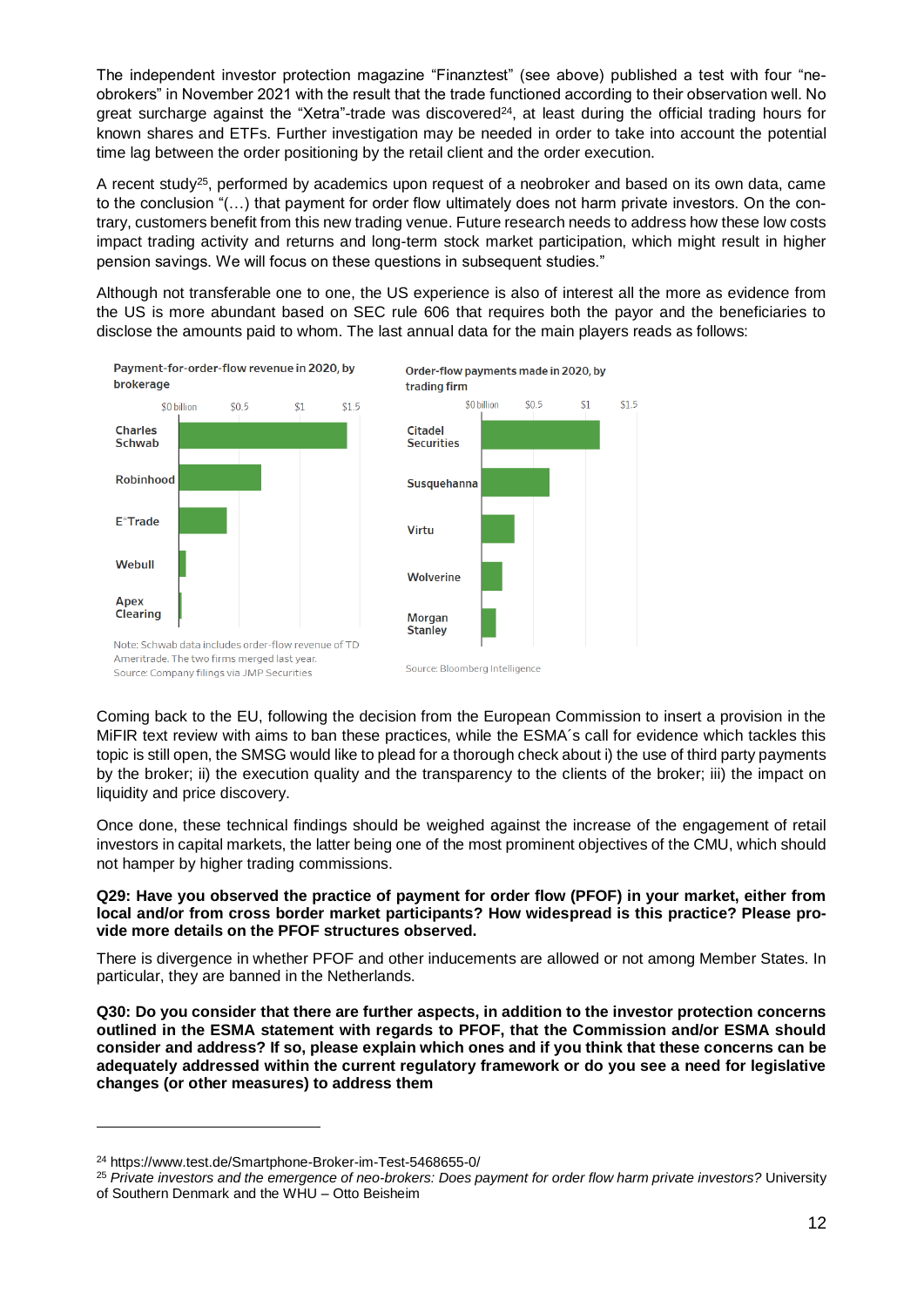A legislative change (or other measures) would be welcome. There should be full transparency on PFOF practices, the firms involved, and flows, like in the US (SEC rule 606). Conflicts of interests should be eliminated. In addition the existing best execution rules are too vague, too complex and allow for different interpretations on PFOF. They should be simplified and made easier to comply with and to enforce.

# **Q31: Have you observed the existence of "zero-commission brokers" in your market? Please also provide, if available, some basic data (e.g., number of firms observed, size of such firms and the growth of their activities).**

In the Swedish market, there are several popular "low-commission brokers" which are used by a large number of retail clients due to their low fees and easily available services.

In Germany there are about five "neobrokers"; the independent investor protection magazine "Finanztest" (see above) published a test with four of them in November 2021.

In France zero-commission brokerage schemes also exist (generally referred to as 'free trade campaigns'). They are essentially centered on half a dozen online brokers.

**Q32: Do you have any information on "zero-commission brokers" business models, e.g., their main sources of revenue and the incidence of PFOF on their revenue? If so, please provide a description.**

**Q33: Do you see any specific concern connected to "zero commission brokers", in addition to the investor protection concerns set out in the ESMA statement that the Commission and/or ESMA should consider and address? Please explain and please also share any information that you consider might be of relevance in the context of this call for evidence. Please also explain if you consider that the existing regulatory framework is sufficient to address the concerns listed in the ESMA statement regarding zero-commission brokers or do you believe changes should be introduced in the relevant MiFID II requirements.**

The review of zero-commission brokerage schemes should be made with due consideration of the concerned asset classes and, quite importantly, of the market models and the underlying pricing dynamics. These schemes have been an integral part of marketing strategies for decades, on a par with similar marketing policies for other financial products such as, for example, the temporary and targeted exemption by fund managers of entry costs on their investment funds.

It should be acknowledged that some poorly regulated entities have developed aggressive marketing practices, using crypto-assets as an appealing product but also frequently extending their service offering to more traditional asset classes such as bonds, stocks, etc.

On the other hand, when zero-commission brokerage schemes are properly implemented by duly regulated firms, they are subject to the following ethical as a general rule:

- Full transparency towards clients on the existence of retrocessions,
- Submission of the zero-commission brokerage to a quality improvement test as required by the inducement regulations,
- Best execution framework (trade benchmark with reference market prices),
- Due implementation of product governance including proper determination of target market and related distribution strategy – which helps prevent mis-selling,
- Proper implementation, as the case may be, of appropriateness or sustainability test,
- Fair marketing communication including complete disclosure of costs (specifically as concerns possible product costs beside service costs) and proper information on the risks incurred.

In addition, where zero-commission or neo-brokers provide services of safekeeping of shares, administration of shares or maintenance of securities accounts on behalf of shareholders or other persons, they are considered as intermediaries by the Shareholders Rights Directive (SRD) II. Where such intermediaries provide services to shareholders or other intermediaries with respect to shares of companies which have their registered office in a Member State and the shares of which are admitted to trading on a regulated market situated or operating within a Member State, they have to comply with the rules of SRD II and its Implementing Regulation. In particular, they have to facilitate shareholder engagement by facilitating the communication between issuers and shareholders especially around a general meeting. Some stakeholders, however, observed shortcomings at neo-brokers in terms of voting rights execution and transfer of information for shareholders. According to an upcoming study by Better Finance & DSW not only various neo-brokers do not ensure to offer these services, some even publicly state that they have no obligations to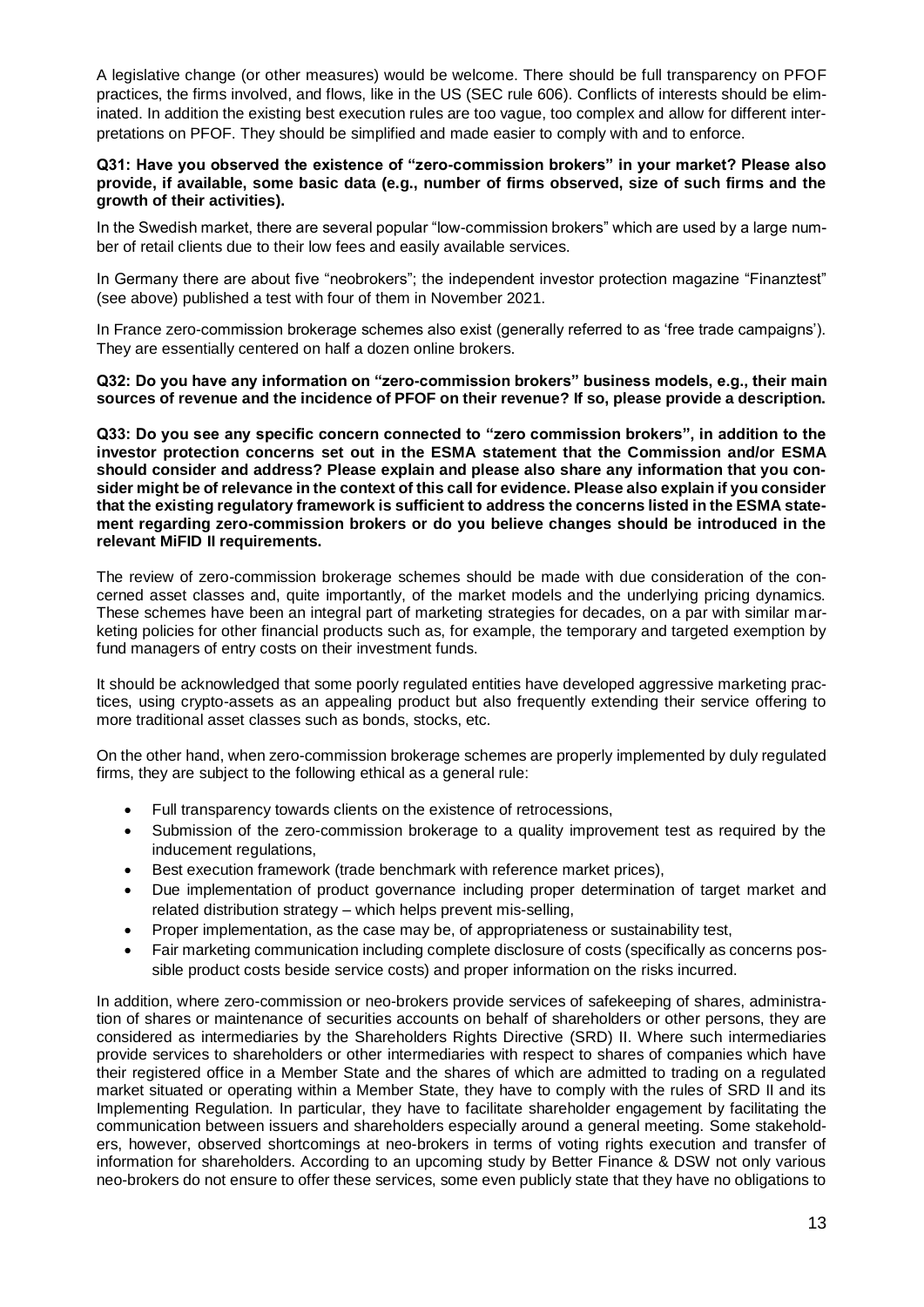inform shareholders and facilitate their voting rights, which is contradicting the requirements of Shareholder Rights Directive (SRD II) and its Implementing Regulation.<sup>26</sup>

Therefore, EU authorities should assess the compliance of online brokerage platforms acting as intermediaries with the SRD II requirements and address shortcomings in the transposition of the Directive and its Implementing Regulation into national law across Member States.

# **Q34: Online brokers seem to increasingly use gamification techniques when interacting with clients. This phenomenon creates both risks and potential benefits for clients. Have you observed good or bad practices with regards to the use of gamification? Please explain for which of those a change in the regulatory framework can be necessary. Do you think that the Commission and/or ESMA should take any specific action to address this phenomenon?**

Techniques are increasingly growing in order to make the experience more investor-friendly. For instance, virtual approaches are used as simulated experiences of trades. Watchlists are also provided to observe some stocks and the way they are evolving. These techniques are seen as part of the education provided to the investor in a way that improves his/her investment experience.

As they concern the distribution strategies, these gamification techniques are already subject to the current regulatory framework. In our view, they should notably be subject to the product governance reviews that precede any product launch. In this review a specific attention should be given to the possibility that the "gaming" approach may distort the investors ability to appreciate the incurred risks and costs. This could also be specifically be monitored by auditors and regulators when reviewing the firms' compliance with the applicable product governance requirements.

**Q35: The increased digitalisation of investment services, also brings the possibility to provide investment services across other Member States with little extra effort. This is evidenced by the rapid expansion of online brokers across Europe. Do you observe issues connected to this increased cross-border provision of services? Please elaborate.**

**Q36: Do you observe an increasing reliance of retail clients on information shared on social media (including any information shared by influencers) to base their investment decisions? Please explain and, if possible, provide details and examples. Do those improve or hamper the decision-making process for clients?**

Social media play a more and more important role, which creates a difficult situation to control and supervise. Although this phenomenon can be seen as positive as it stimulates the interest in financial services/products, young investors in particular<sup>27</sup> increasingly rely on social media when they make investment decisions. Prompted by the new investment apps, the access to all products, including crypto-currencies, speculative mini-bonds or other high-risk products, is much easier for these investors. Therefore it has to be made sure that the products promoted through online and social media platforms are suitable for investors who should not buy high-risk products under the pressure of online adverts or sales tactics.

Other drawbacks, such as the use for market manipulation, make necessary a strong vigilance from the supervisors. One may argue that, just as citizens should not rely primarily on medical advice by non-professionals online, investors should not rely primarily on non-professional financial advice online either.

# **Q37: What are, in your opinion, the risks and benefits connected to the use of social media as part of the investment process and are there specific changes that should be introduced in the regulatory framework to address this new trend?**

The SMSG is of the opinion that there are very significant risks that these social media platforms are used as a vehicle by some users to help disseminate investment related information and may also pose risks for retail investment, for instance if retail investors rely on unverified information or on information not appropriate to their individual situation.

In addition, we see an increasing trend of high-risk investment products (e.g., cryptocurrencies, foreign exchange) increasingly being promoted to consumers through social media, including outright scams. Social

<sup>26</sup> Better Finance & DSW Study, *Barriers to Shareholder Engagement 2.0: SRD II Implementation Study*, to be published in January 2022.

<sup>27</sup> <https://www.fca.org.uk/news/press-releases/fca-warns-younger-investors-are-taking-big-financial-risks>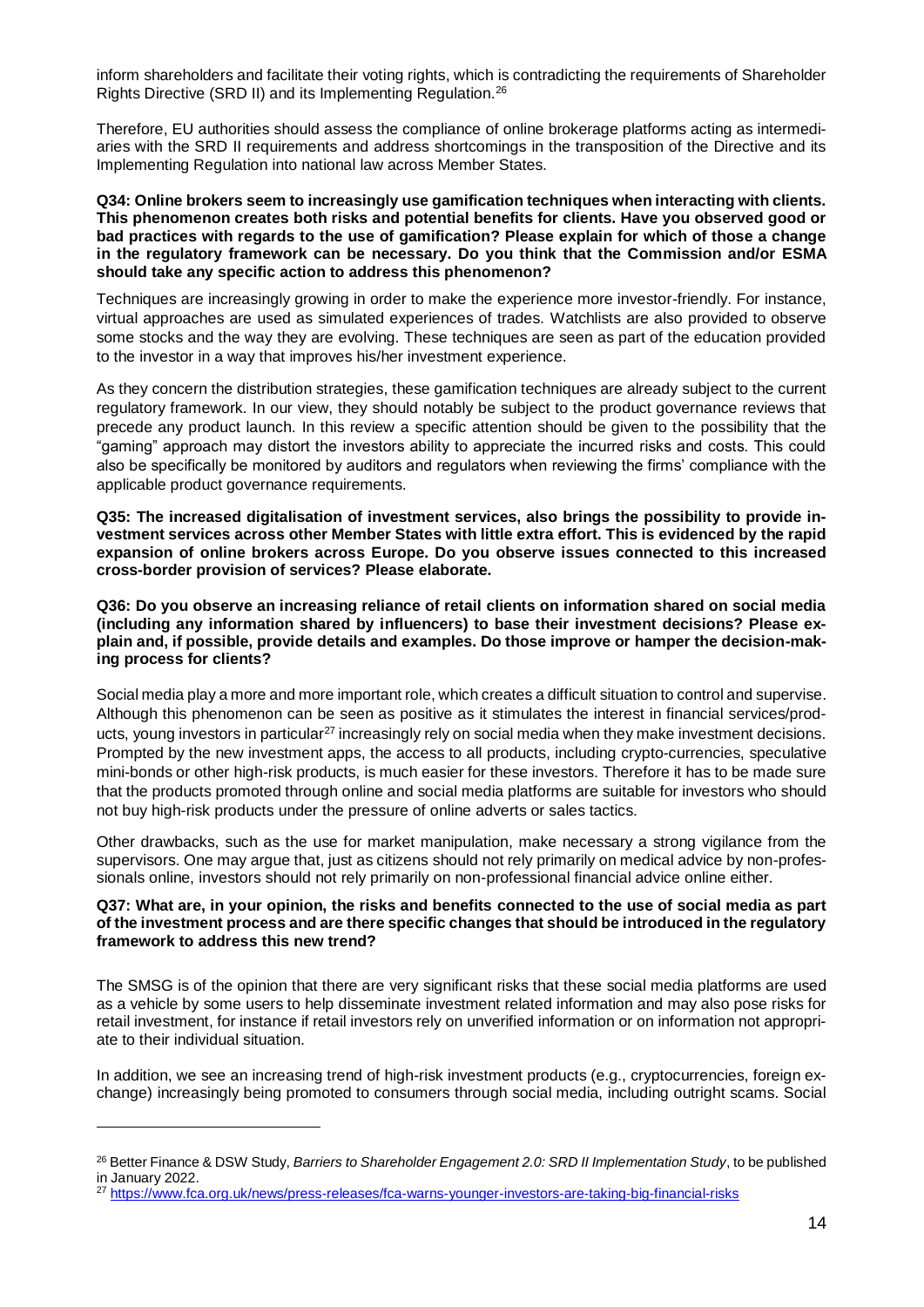media firms and national competent authorities should ensure that scams in particular are not promoted aggressively to consumers through social media, as actively resisted by the UK FCA<sup>28</sup>.

**Q38: Are you aware of the practices by which investment firms outsource marketing campaigns to online platform providers/agencies that execute social media marketing for them, and do you know how the quality of such campaign is being safeguarded?**

**Q39: Have you observed different characteristics of retail clients, such as risk profiles or trading behaviour, depending on whether the respective client group bases their investment decision on information shared on social media versus a client group that does not base their investment decision on social media information? Please elaborate.**

**Q40: Do you have any evidence that the use of social media (including copy/mirror trading) has facilitated the spreading of misleading information about financial products and/or investment strategies? Please elaborate and share data if possible.**

Some National Competent Authorities in the Member States fine (often smaller) investors that have (ab)used social media or moved stock prices via platforms. In the context of an active surveillance combined with educational initiatives,<sup>29</sup> it is stressed that the gains made by investors are often very small compared to the fines they get<sup>30</sup>. (In the same vein, ESMA issued on 28 October 2021 a public statement with regards to investment recommendations made on social media platforms, where misleading information is explained and warned against.)

In addition, we also observe that certain non-regulated players or certain providers which offer non-regulated products may publish misleading or false information on social networks. For those entities/products that are currently unregulated, the challenge would be to extend to them the rules applicable to regulated investment firms/products in order to protect investors and avoid the multiplication of internet scams that have been observed in recent years. For this purpose EU regulation on investment advice (the latter being so far regulated only by MiFID) should cover all investment products and all media providing such advice.

From a more general perspective, social media platforms should take more responsibility when it comes to the spreading of misleading information, market manipulation etc., and supervisors should scrutinise this very closely. The rules need to be reinforced at EU level with respect to dissemination of investment related information via social media platforms.

#### **Q41: Have you observed increased retail trading of 'meme stocks', i.e. equities that experience spikes in mentions on social media? Please share any evidence of such trading and, if possible, statistics on outcomes for retail investors trading such instruments.**

In the case of GameStop shares in January 2021, a small proportion of investors (1%) followed this movement, amongst them clients of a major German neobroker. Similar cases happened with Nokia and Blackberry, windeln.de shares for instance. Since its insolvency, also the Wirecard share price is driven by mentions in online forums and/or blogs.

# **Q42: Do you consider that the current regulatory framework concerning warnings provides adequate protection for retail investors? If not, please explain and please describe which changes to the current regulatory framework you would deem necessary and why.**

Rules applying to regulated entities e.g. as regards warnings provide an adequate protection for investors, save that some rules may need to be adjusted to make them more fit for the digital world.

<sup>28</sup> <https://www.fca.org.uk/news/press-releases/fca-warns-younger-investors-are-taking-big-financial-risks> <https://www.fca.org.uk/news/press-releases/fca-confirms-speculative-mini-bond-mass-marketing-ban> [https://www.which.co.uk/news/2020/06/fca-permanently-bans-mini-bond-ads-are-investors-still-at-risk-of-losing](https://www.which.co.uk/news/2020/06/fca-permanently-bans-mini-bond-ads-are-investors-still-at-risk-of-losing-money/)[money/](https://www.which.co.uk/news/2020/06/fca-permanently-bans-mini-bond-ads-are-investors-still-at-risk-of-losing-money/)

<https://www.which.co.uk/news/2021/03/investment-scammers-run-riot-on-search-engines-while-victims-pay-the-price/> <sup>29</sup> Illustration from BaFin: [https://www.bafin.de/SharedDocs/Veroeffentlichungen/EN/Verbrauchermitteilung/Marktma](https://www.bafin.de/SharedDocs/Veroeffentlichungen/EN/Verbrauchermitteilung/Marktmanipulation/2021/meldung_21_06_10_Windeln_de_en.html;jsessionid=AAC33E56B7B466A1BA096157836FE49C.1_cid503)[nipulation/2021/meldung\\_21\\_06\\_10\\_Windeln\\_de\\_en.html;jses-](https://www.bafin.de/SharedDocs/Veroeffentlichungen/EN/Verbrauchermitteilung/Marktmanipulation/2021/meldung_21_06_10_Windeln_de_en.html;jsessionid=AAC33E56B7B466A1BA096157836FE49C.1_cid503)

[sionid=AAC33E56B7B466A1BA096157836FE49C.1\\_cid503](https://www.bafin.de/SharedDocs/Veroeffentlichungen/EN/Verbrauchermitteilung/Marktmanipulation/2021/meldung_21_06_10_Windeln_de_en.html;jsessionid=AAC33E56B7B466A1BA096157836FE49C.1_cid503)

<sup>30</sup> For an example of the amount of these sanctions in Sweden: [https://www.fi.se/sv/publicerat/sanktioner/marknad](https://www.fi.se/sv/publicerat/sanktioner/marknadsmissbruk/2021/fysisk-person-doms-att-betala-sanktionsavgift-for-marknadsmanipulation16/)[smissbruk/2021/fysisk-person-doms-att-betala-sanktionsavgift-for-marknadsmanipulation16/](https://www.fi.se/sv/publicerat/sanktioner/marknadsmissbruk/2021/fysisk-person-doms-att-betala-sanktionsavgift-for-marknadsmanipulation16/)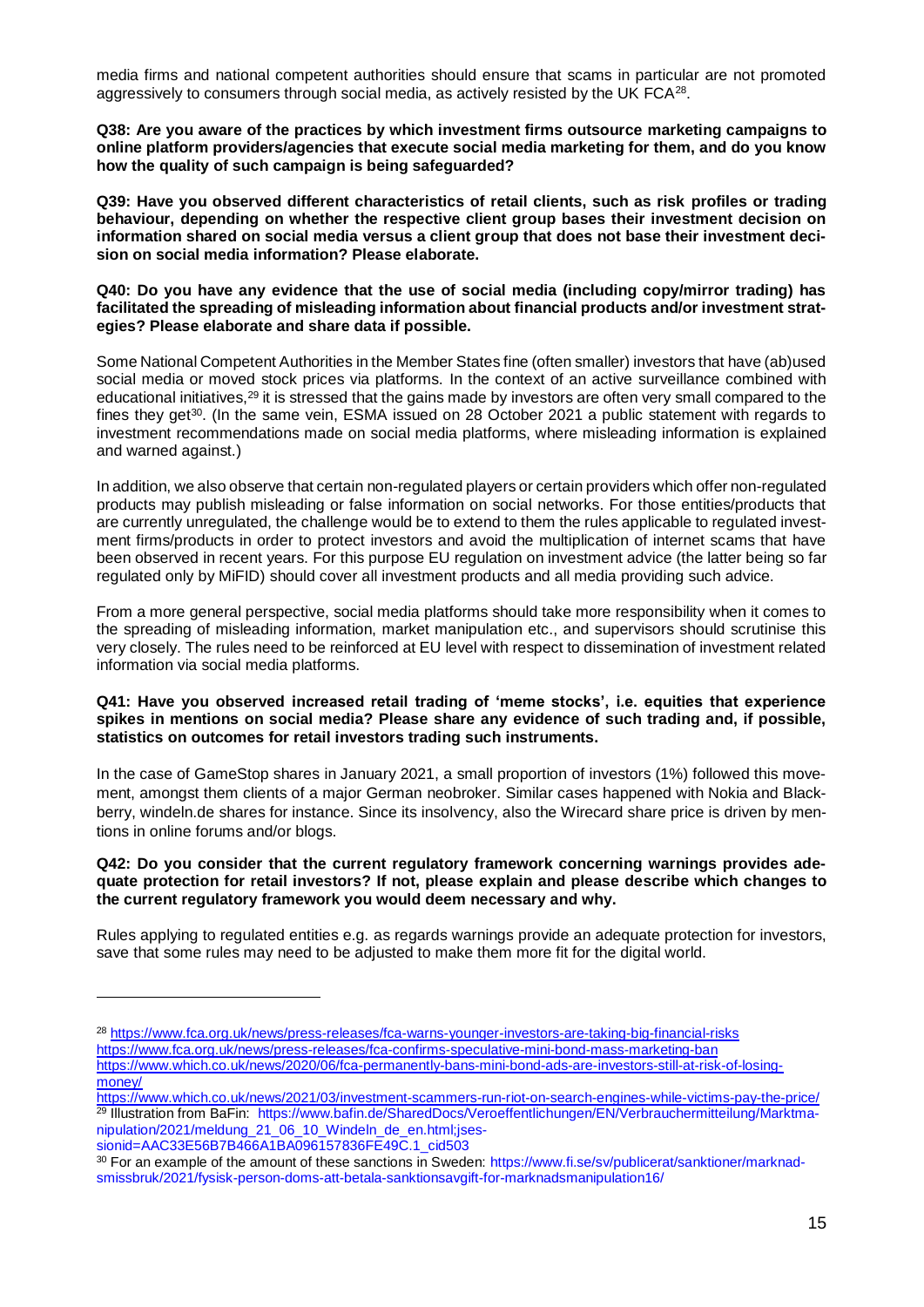A close supervisor´s scrutiny is of essence in this context (especially regarding crypto assets) and a global supervisory approach is needed, as illustrated by the recent ESMA´s statement (28 October 2021) which addresses investment recommendations made on social media platforms.

# **Q43: Do you believe that consumers would benefit from the development of an 'open finance' approach similarly to what is happening for open banking and the provision of consumer credit, mortgages, etc? Please explain by providing concrete examples and outline especially what you believe are the benefits for retail investors.**

Digitalisation implies the mass processing of user data, which brings both advantages and risks. More data can improve the distribution and execution processes, but it must not, on the other side, be used against or without the consent of the consumer. It is important to note, in the context of the Open Finance recommendations of the Final Report of the High-Level Forum on the Future of the CMU, that the collection of user information must respect certain principles:

- first, it should be compliant with the EU GDPR and not extend further than financial data and,
- second, it must ensure that the consent of the data subject is not extorted.

# **Q44: What are, in your opinion, the main risks that might originate from the development of open finance? What do you see as the main risks for retail investors? Please explain and please describe how these risks could be mitigated as part of the development of an open finance framework.**

The development of open finance may give rise to several risks, namely provider´s liability, mis-sellings, cybersecurity, and data protection.

The risk linked to provider´s liability and mis-selling is due to faults by design and data protection concerns, including cyber-security risks. It must be made clear that the platform manager or owner is responsible for the information provided on the platform, including for the algorithms used to calculate and display results based on user input. Although automated investment platforms bring many advantages and cost efficiency gains, this should not be construed as a limitation of liability for investment advice provided via the platform.

As regards data protection, the risk of giving direct or indirect access to non-EU third-party providers (mainly US GAFAs or Chinese BATX) to abundant and sensitive personal data should be duly analysed, together with the risk of dissemination of this data and/or its use for unauthorized purposes.

As mentioned in the SMSG advice to ESMA on digital finance and related issues (30 July 2021), another risk is the increased use of artificial intelligence (AI) in voting processes. AI is being used to provide data for voting at general meetings and it enables institutional investors to robo-vote according to pre-set instructions, or in accordance with a proxy advisor's voting policy, if the investor provides no other special instructions. Such a practice necessarily transfers fiduciary voting authority from investors to proxy advisors and consequently impacts governance and oversight of companies, as it allows investors to set their voting decisions on autopilot (set and forget). According to a study<sup>31</sup>, 114 institutional investors voted in lockstep alignment with the two largest proxy advisors and robo-voting institutional investors in the US managed collectively more than \$5 trillion in assets in 2020. The SEC therefore has issued guidance to make clear to institutional investors that fiduciary duties cannot be outsourced. In the EU, there do not yet exist any rules governing the use of AI in the area of vote execution or fiduciary duties and the SMSG suggests the Commission to analyse this phenomenon further, especially in view of the Green Deal.

Lastly, the concern of cyber-attacks is severe, in particular since more and more information is shared and stored in electronic mediums.

**Q45: Which client investor data could be shared in the context of the development of an open finance framework for investments (e.g., product information; client's balance information; client's investment history/transaction data; client's appropriateness/suitability profile)?**

**Q46: What are the main barriers and operational challenges for the development of open finance (e.g., unwillingness of firms to share data for commercial reasons; legal barriers; technical/IT complexity; high costs for intermediaries; other)? Please explain.**

<sup>31</sup> *Proxy Advisors And Market Power: A Review of Institutional Investor Robovoting*, Prof. Paul Rose, The Ohio State University.